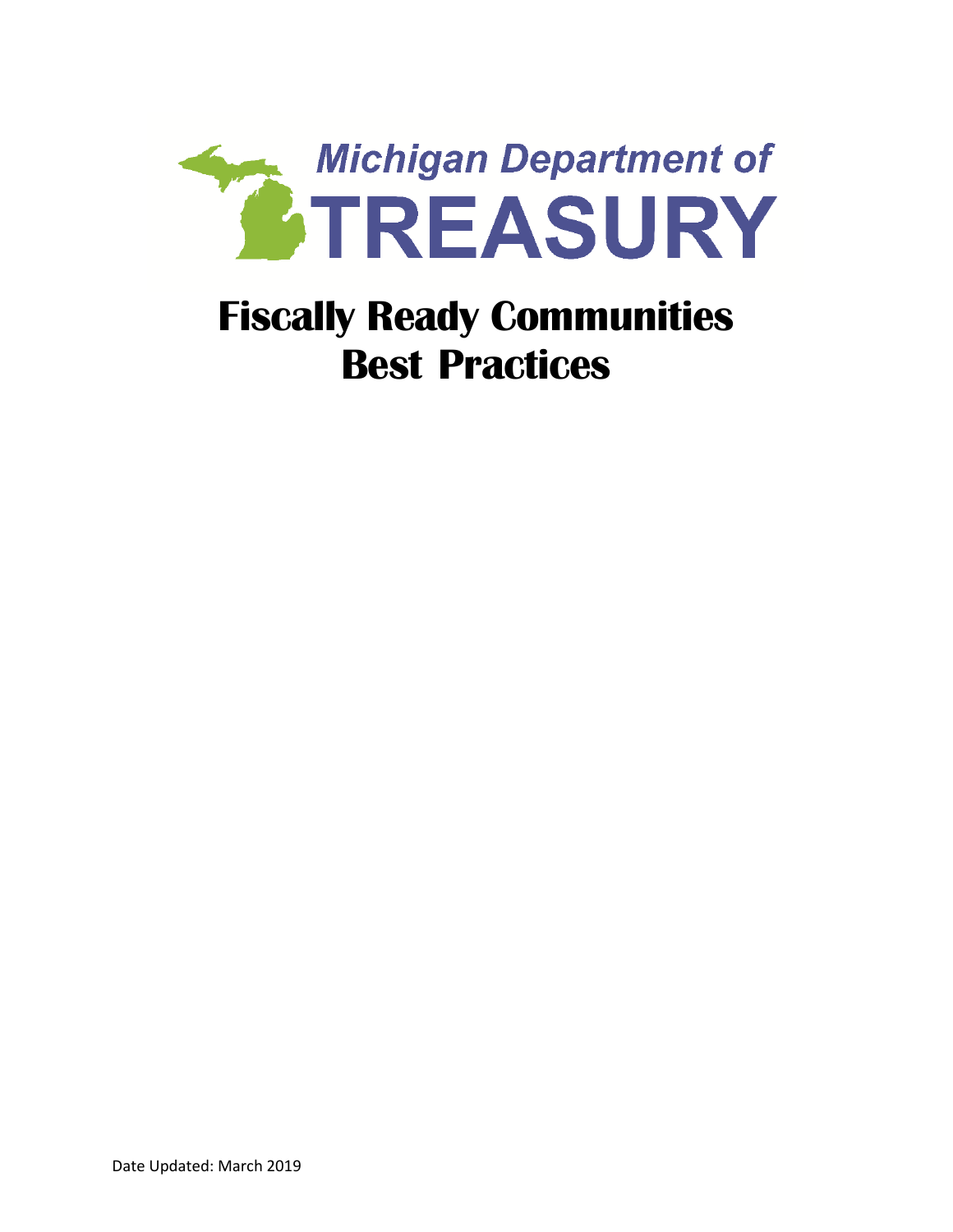# Contents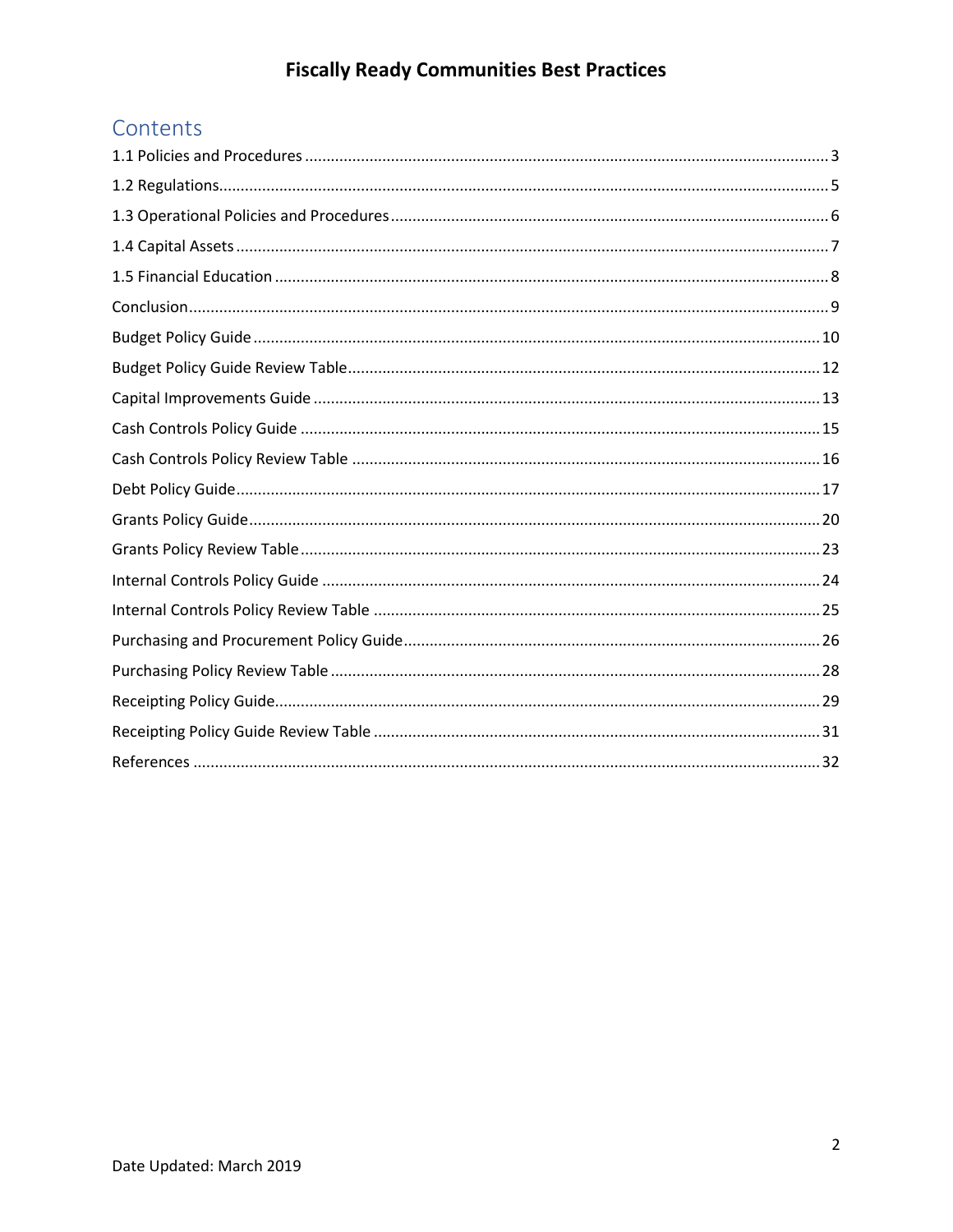### <span id="page-2-0"></span>1.1 Policies and Procedures

Best Practice 1.1 assesses a community's financial structure by evaluating the policies and procedures that have been set in place. These policies and procedures help to reduce the risk of inefficiencies and fraud. Having clear purchasing, investment, and receipting policies ensures uniformity across departments, simplifying accounting procedures. Additionally, it is important for the local unit to review their financial position regularly to address changing circumstances as they occur. For example, it is important to note the differences between the budgeted and actual expenses and evaluate whether the budget needs to be amended. Sound budgeting is important because any activity that exceeds budgeted expenditures is a violation of Public Act 2 of 1968, as amended.



2007).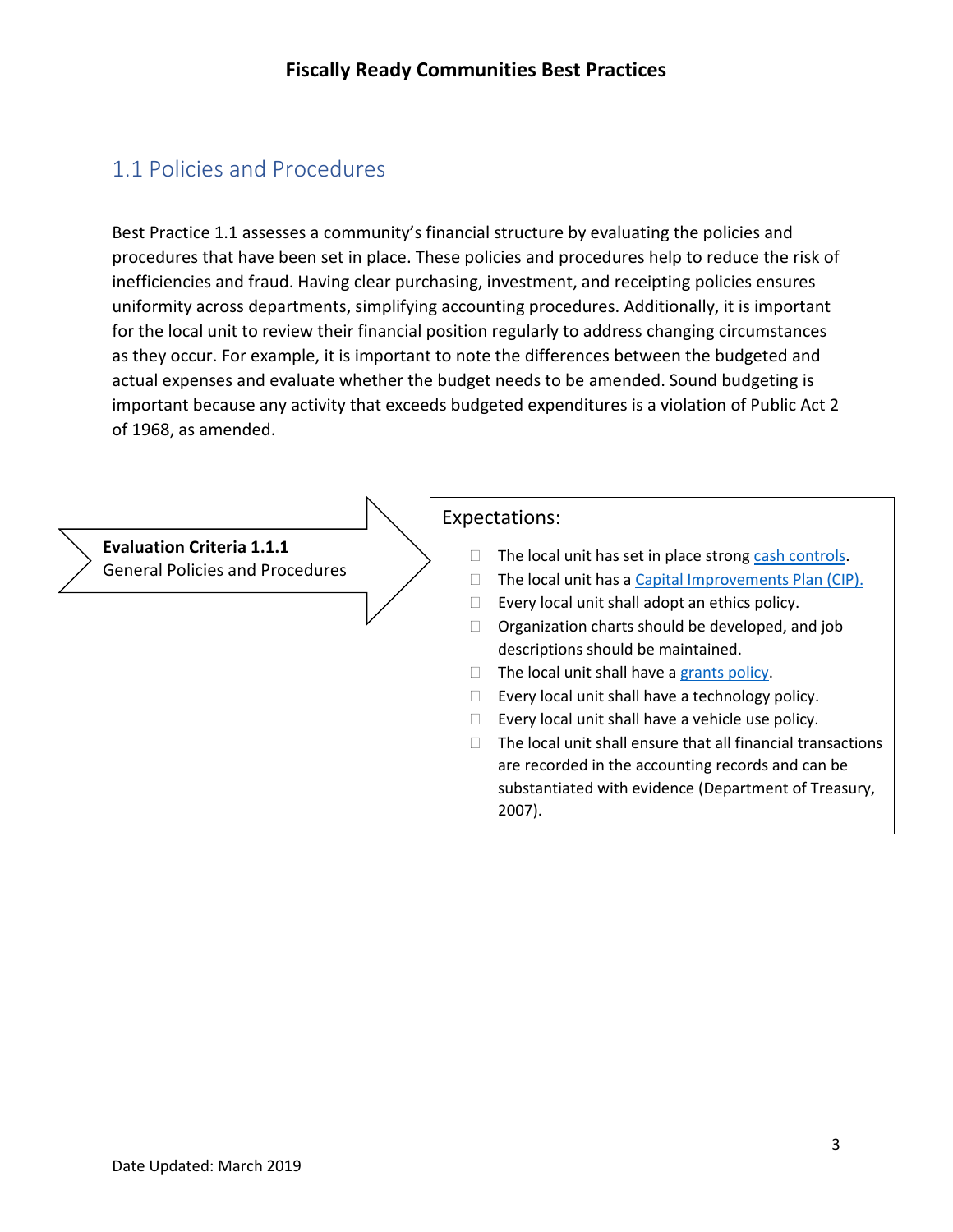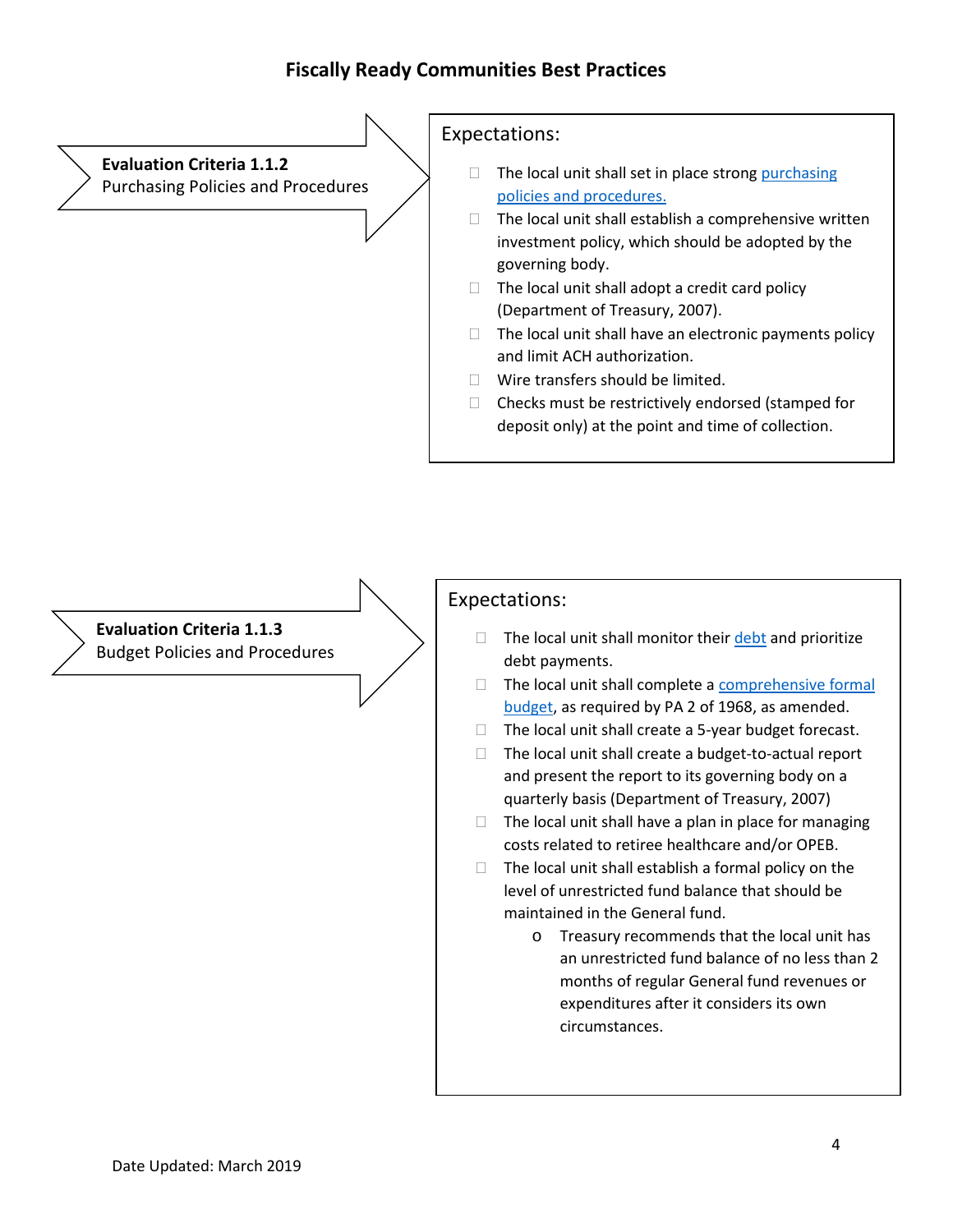# <span id="page-4-0"></span>1.2 Regulations

Best Practice 1.2 assesses how well a community complies with federal, state, and local laws. Local units of government should be familiar with the laws and know where to find additional information, such as Public Act 2 of 1968. Local units of government must abide by Michigan Department of Treasury standards, creating uniform reporting across similar local units.

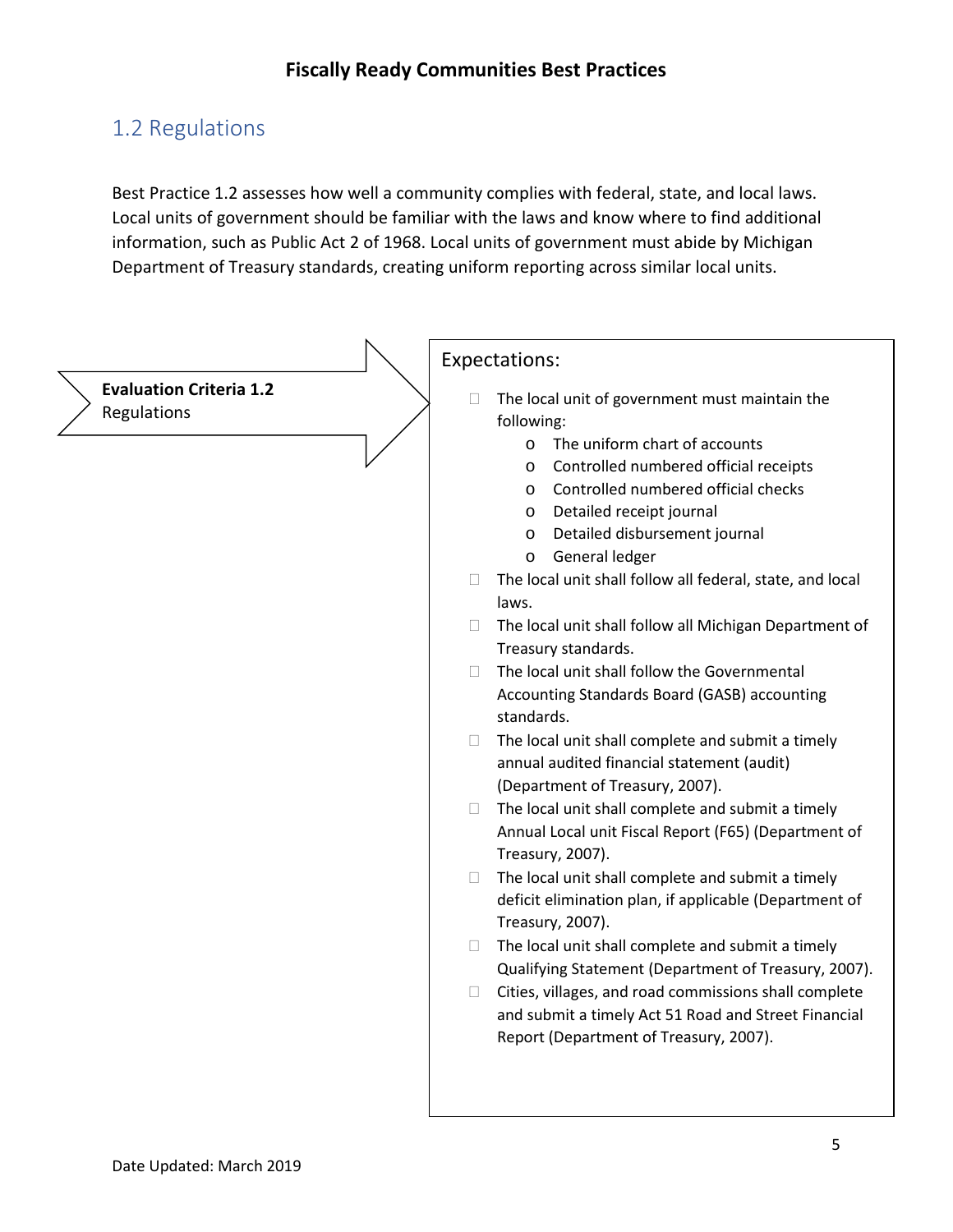# <span id="page-5-0"></span>1.3 Operational Policies and Procedures

Best Practice 1.3 assesses a community's internal controls, record keeping, and accounting. Internal controls are necessary to protect the community from waste, misappropriation of assets, and operating inefficiencies. They also ensure accuracy, timeliness, and reliability in accounting and operating data. Having strict receipting policies, deposit ticket policies, and tax collection policies, for example, leads to more effective monetary tracking.

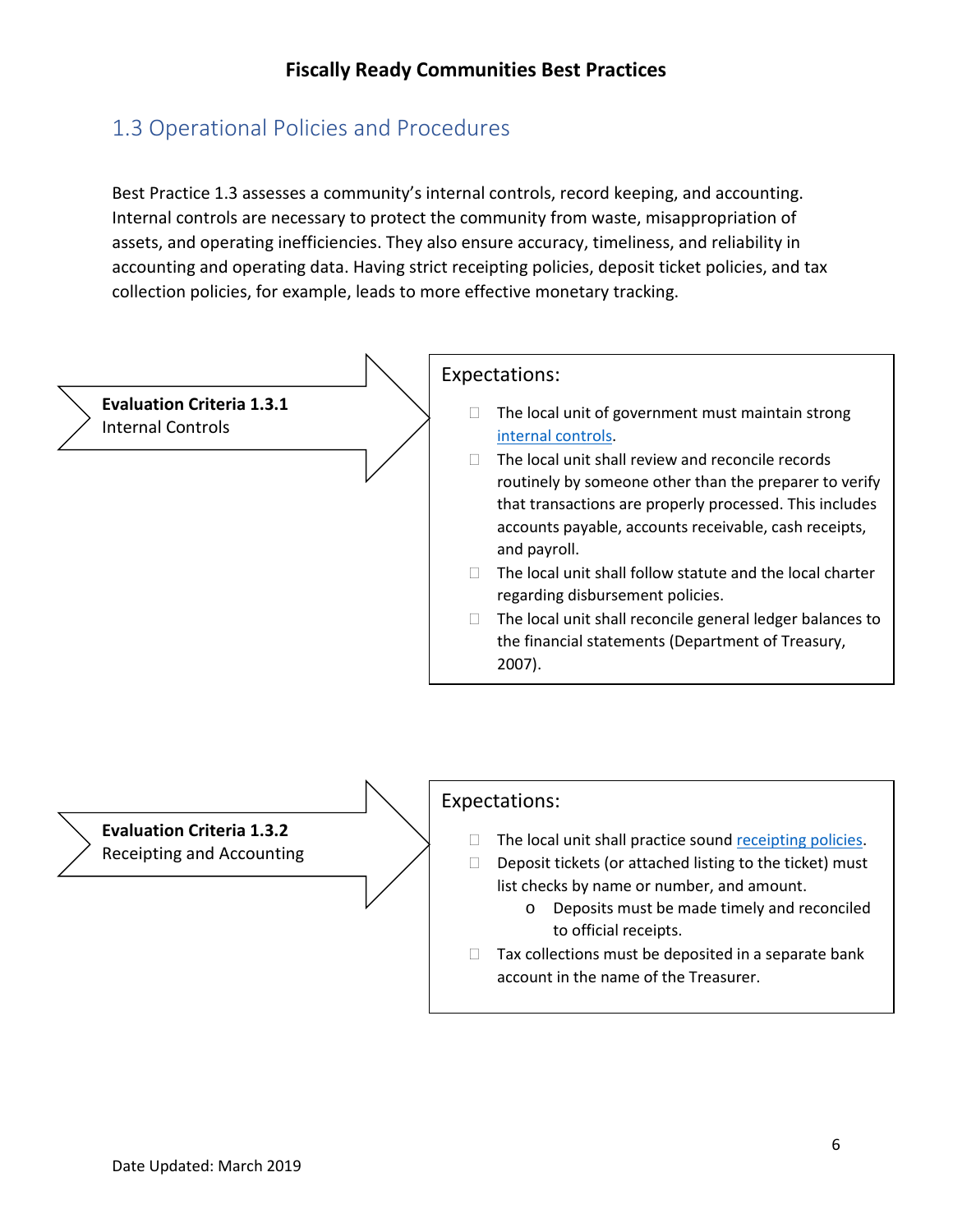# <span id="page-6-0"></span>1.4 Capital Assets

Best Practice 1.4 assesses a community's capital assets and the policies implemented to protect, sell, or purchase capital assets. Each local unit shall have a written capital asset policy that addresses asset capitalization and retirement. A six-year plan for capital expenditures is necessary to properly budget for expenses. All capital expenditures must be approved by the local unit governing body.

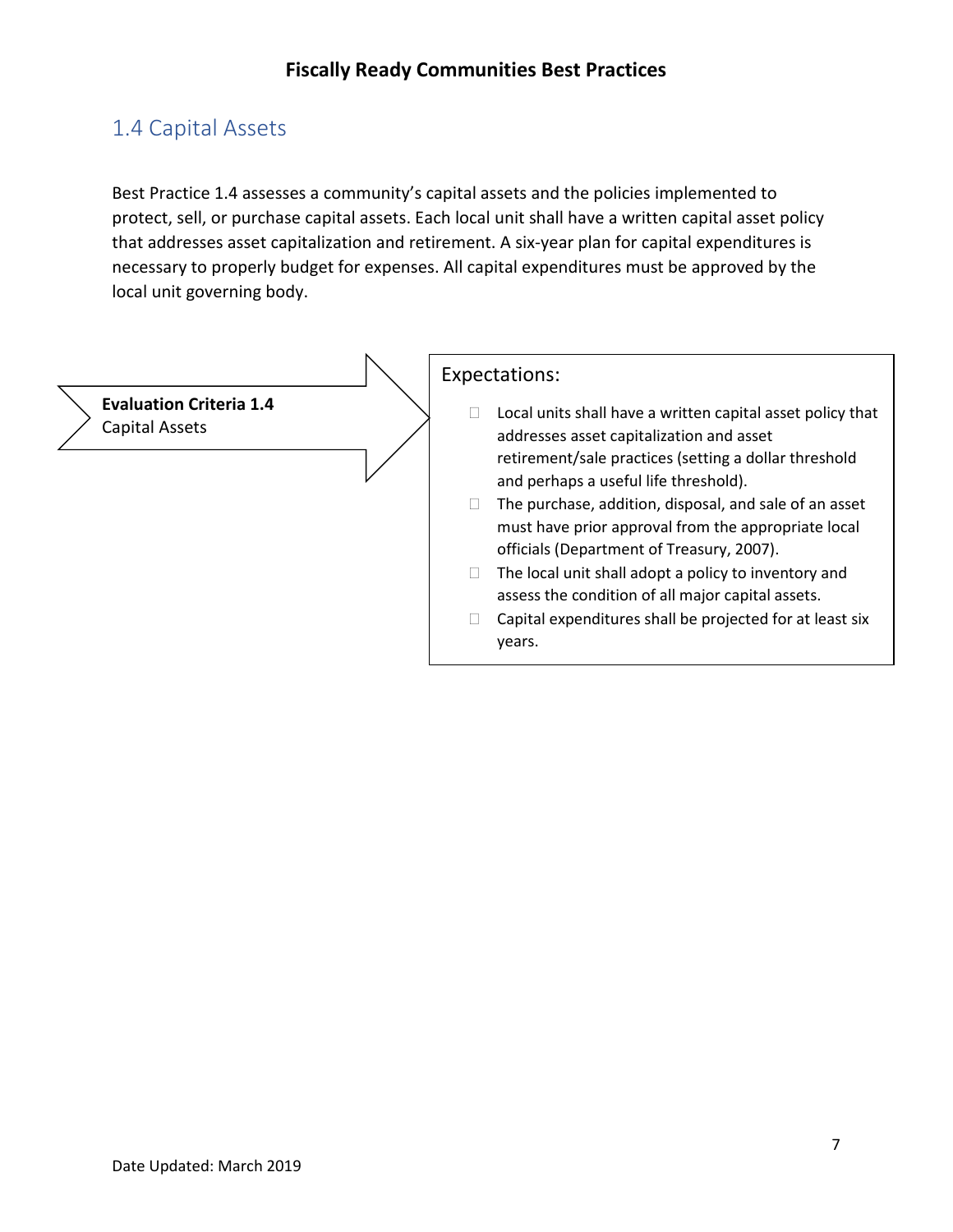# <span id="page-7-0"></span>1.5 Financial Education

Best Practice 1.5 assesses how well a community's staff are properly trained. The community shall provide training, resources, and guidance for staff to successfully complete their duties. This includes ensuring staff members have the proper certifications for their positions and are continuing to take training courses when necessary or applicable. Providing training allows employees to grow in their positions, leading to improved employee engagement.

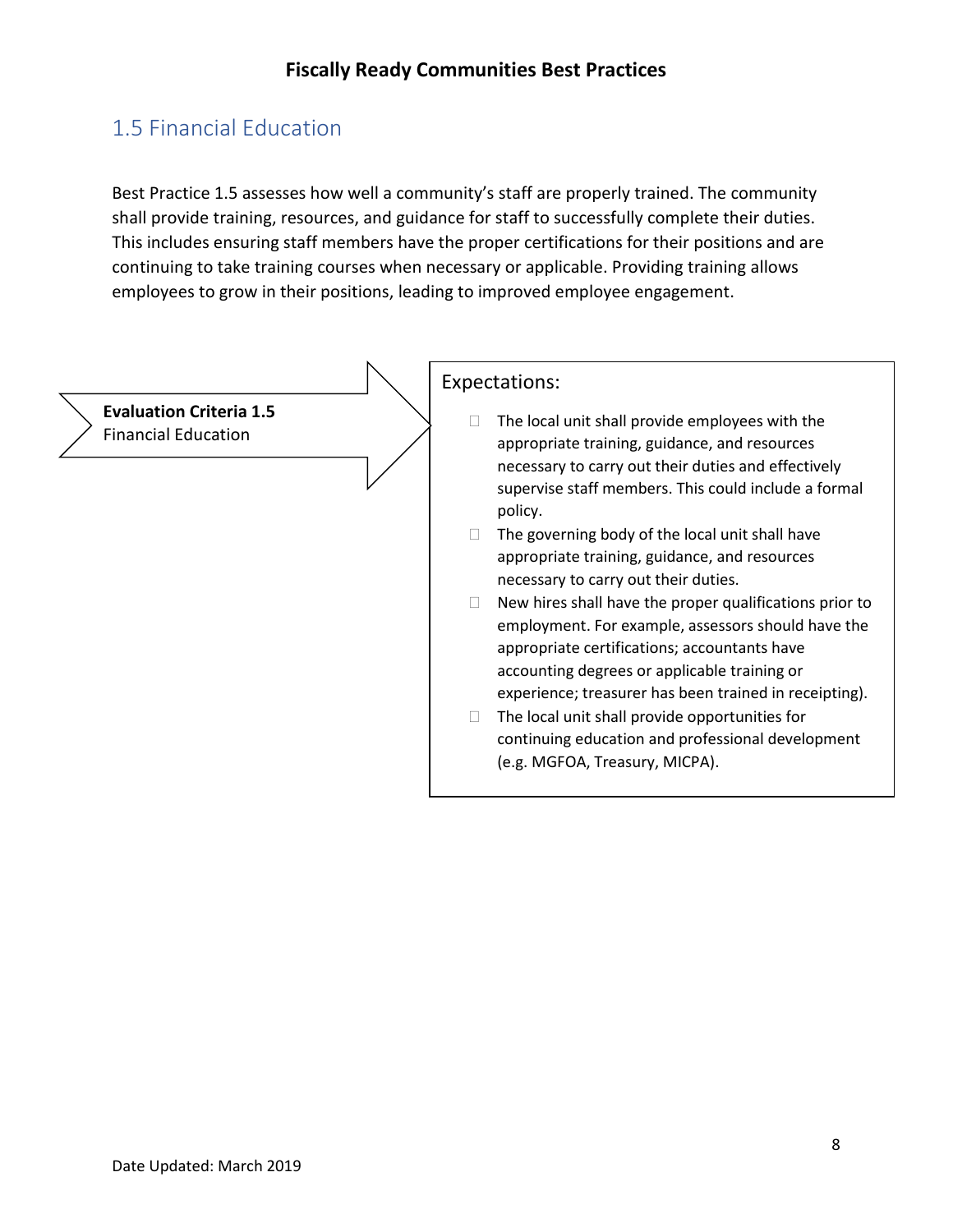# <span id="page-8-0"></span>Conclusion

The Fiscally Ready Communities program was created to assist communities who want to establish, measure, and maintain policies to increase operational and financial effectiveness and safeguards. This document and the supplemental guides were created as tools to discuss the recommended process and provide examples. Every community is unique, so the process and documentation should reflect the different needs and capacities of the community.

The Fiscally Ready Communities program provides assistance to Michigan Communities who are dedicated to ensuring their fiscal health through strong financial policies and protections. Local residents can continue to watch their community improve and thrive, knowing that staff members are trained and ready for success.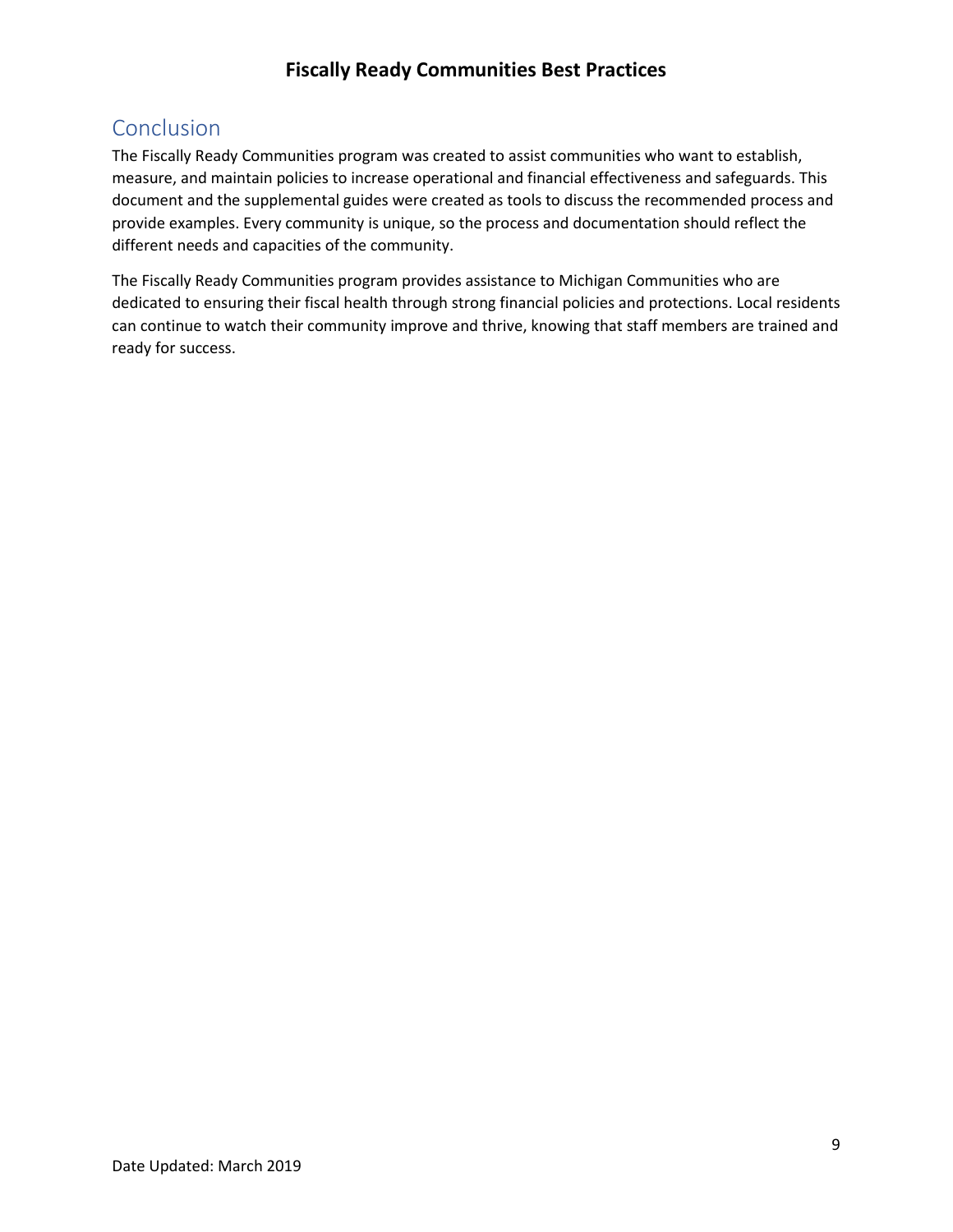# Budget Policy Guide

<span id="page-9-1"></span><span id="page-9-0"></span>The Fiscally Ready Communities Budget policy guide supplements the local government's process of establishing a budget. A detailed budget ensures that a local unit can maintain public services, while planning for their future, creating fiscal responsibility.

#### Fiscally Ready Communities Budget Policy Recommendations

- It is recommended that the local unit adopt a 2-year budget annually in addition to your 5-year forecast.
	- $\circ$  This helps a local unit evaluate their revenue and expenditures as they plan for the long term.
		- This is especially important for local units with low fund balances that put them at significant risk of unexpected changes in revenues and expenditures.
- It is recommended that the local unit of government approve a budget for all major enterprise funds.
	- o This is especially important for local units with low net positions or deficits within enterprise funds that put them at significant risk of unexpected changes in revenues and expenditures.
	- o Enterprise fund budgets must include budget depreciation.
- It is recommended that the local unit is fiscally conservative in the budgeting process.
	- o This includes overestimating expenditures and underestimating revenue to prepare for unforeseen circumstances.
		- This is important because any activity which exceeds budgeted expenditures is a violation of Public Act 2 of 1968, as amended.
- It is recommended that department heads participate during the internal budget process and are prepared to answer questions during the budget presentation to the governing body.

#### Fiscally Ready Communities Budget Policies

The local unit shall have the following policies set in place:

- The local unit shall complete a 5-year financial plan, which includes an annual update.
	- o The detailed financial plan includes the following information:
		- **Partment level revenues and expenditures.**
		- Revenue projections that are based on actual revenue received in recent years and future assumptions that are justifiable.
		- All debt service must be accounted for in the financial plan.
			- The local unit shall not fail to pay principal of or interest on any municipal securities when due or payable.
- The local unit shall project a balanced budget for the current and succeeding four fiscal years.
	- o The budget must not lead to a fund deficit and shall be in accordance with Public Act 2 of 1968, as amended.
- The budget should articulate priorities and issues for the budget cycle this should describe significant changes in priorities.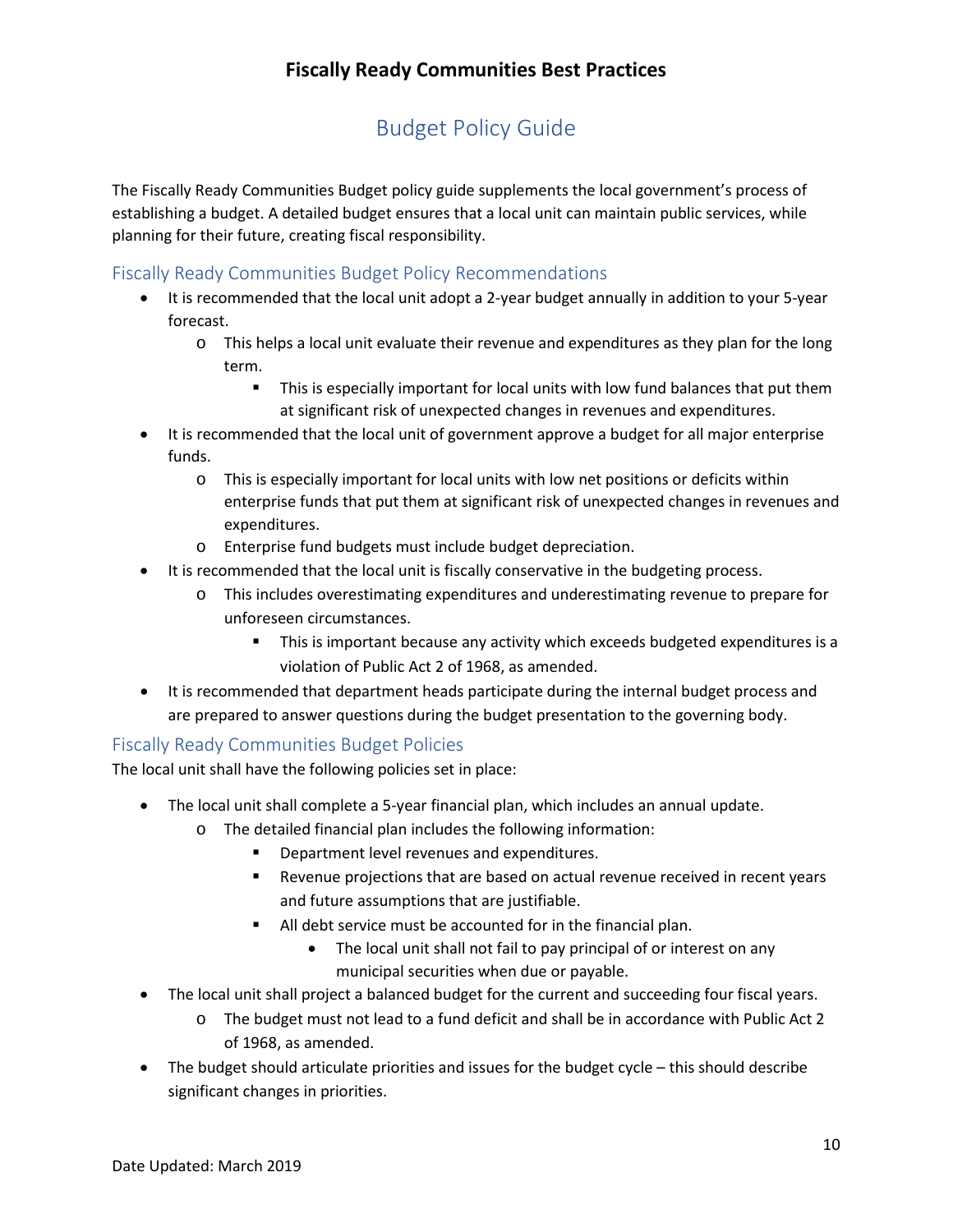- The local unit should have procedures in place for amending the budget after it is adopted.
- The budget should explain long range financial plans and its effect upon the budget and budget process (National Advisory Council on State and Local Budgeting, 1998).
- The budget should include the financial policies and goals of the local unit, including the local unit's definition of a balanced budget (National Advisory Council on State and Local Budgeting, 1998).
- The budget should explain the effects of existing debt levels on current operations.
- The budget should include goals and objectives of organizational units and departments. The unit goals should be linked to the overall goals of the entity.
	- o This should also include when the goals and objectives are expected to be accomplished.
- The budget should include funding the local unit's pension and OPEB plans following Public Act 202 of 2017, when applicable.
	- o Each pension system should be at least 60% funded or have an approved corrective action plan for each underfunded system.
	- o Each retirement healthcare system should be at least 40% funded or have an approved corrective action plan for each underfunded system.
	- o The local unit shall report its defined benefit funding ratios using the uniform assumptions established by the state Treasurer.
- The local unit shall review [the Budget Manual](https://www.michigan.gov/documents/UniformBudgetManual_16634_7.pdf) created by Treasury on a regular basis because the key to sound fiscal health of governmental units is proper accounting, budgeting, and auditing of the local unit.
- The budget must be passed prior to the ensuing fiscal year.
- The local unit shall review [GFOA's recommended budget practices.](https://www.gfoa.org/sites/default/files/RecommendedBudgetPractices.pdf)
- The local unit shall review [GFOA's Detailed Criteria Location Guide.](http://www.gfoa.org/sites/default/files/BudgetDetailedCriteriaLocationGuideFY2015.pdf)
- The local unit shall review th[e Distinguished Budget Presentation](http://www.gfoa.org/award-programs/distinguished-budget-presentation-award-program-budget-awards-program) Award, to compare their budgets with other similar local governments.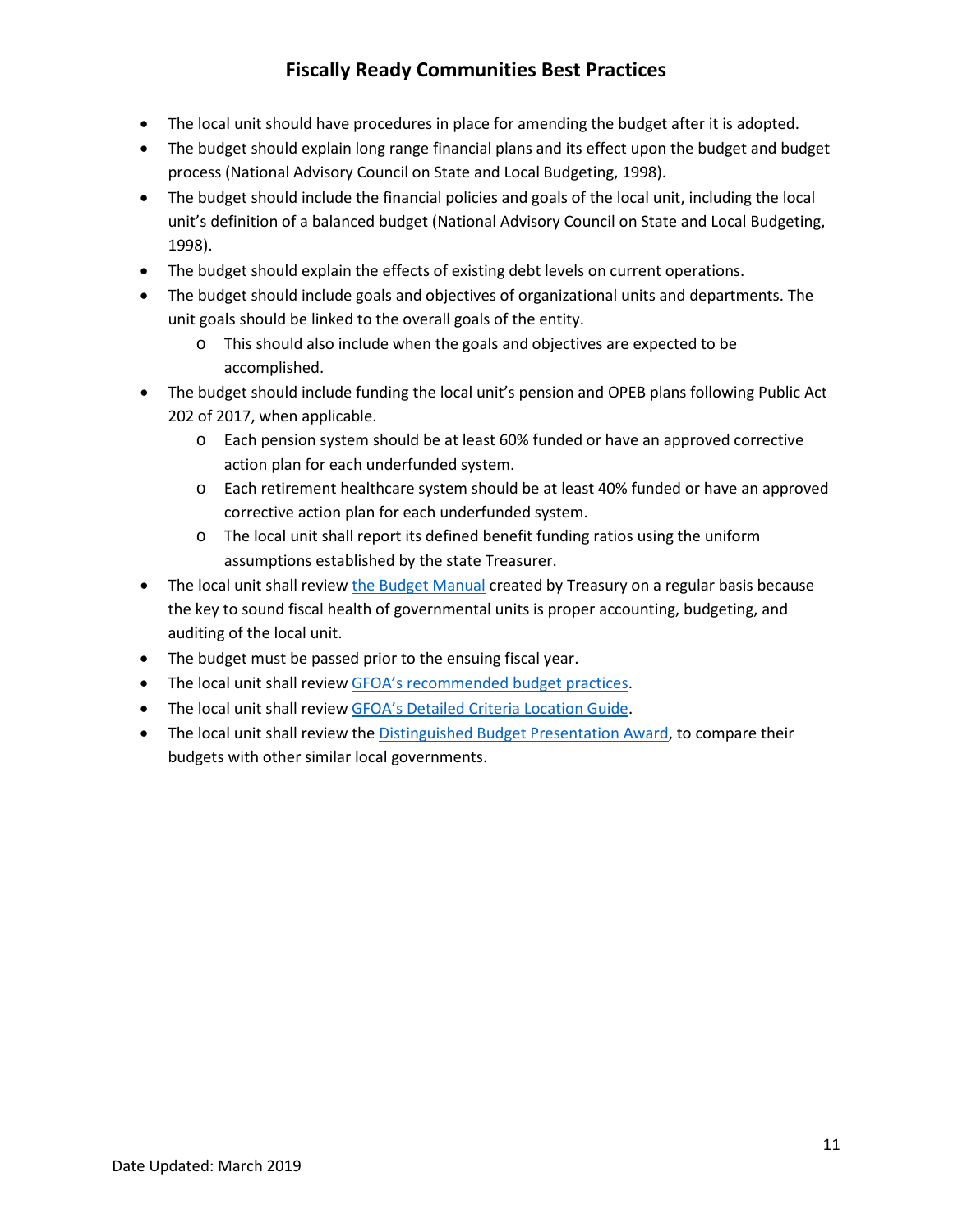# Budget Policy Guide Review Table

<span id="page-11-0"></span>Please use the table below to consider whether your budget policy guide needs an overhaul or a refresh. This document has been built so you can track where you are in the process.

| <b>Number</b>  | <b>Budget Policy</b>                                                 | Yes | <b>No</b> | <b>Explanation</b> |
|----------------|----------------------------------------------------------------------|-----|-----------|--------------------|
| $\mathbf{1}$   | The local unit annually updates a 5-year                             |     |           |                    |
|                | forecast.                                                            |     |           |                    |
| $\overline{2}$ | The local unit shall project a balanced budget                       |     |           |                    |
|                | for the current and succeeding four fiscal                           |     |           |                    |
|                | years.                                                               |     |           |                    |
| 3              | The budget articulates priorities and issues for                     |     |           |                    |
|                | the budget cycle, such as significant changes in                     |     |           |                    |
|                | priorities.                                                          |     |           |                    |
| 4              | The local unit has procedures in place for                           |     |           |                    |
|                | amending the budget after it is adopted.                             |     |           |                    |
| 5              | The budget explains long range financial plans                       |     |           |                    |
|                | and its effect upon the budget and budget                            |     |           |                    |
|                | process.                                                             |     |           |                    |
| 6              | The budget contains the financial policies and                       |     |           |                    |
|                | goals of the local unit, including the unit's                        |     |           |                    |
|                | definition of a balanced budget.                                     |     |           |                    |
| 7              | The budget explains the effects of existing                          |     |           |                    |
|                | debt levels on current operations.                                   |     |           |                    |
| 8              | The budget includes goals and objectives of                          |     |           |                    |
|                | organizational units, departments, and the<br>local unit as a whole. |     |           |                    |
| 9              | The budget includes funding the local unit's                         |     |           |                    |
|                | pension and OPEB plans following Public Act                          |     |           |                    |
|                | 202 of 2017 and the uniform assumptions                              |     |           |                    |
|                | established by the state Treasurer.                                  |     |           |                    |
| 10             |                                                                      |     |           |                    |
|                | Treasury's <b>Budget Manual</b> is reviewed on a on                  |     |           |                    |
|                | a regular basis.                                                     |     |           |                    |
| 11             | The budget was passed prior to the next fiscal                       |     |           |                    |
|                | year.                                                                |     |           |                    |
| 12             | GFOA's recommended budget practices is                               |     |           |                    |
|                | reviewed on a regular basis.                                         |     |           |                    |
| 13             | Review GFOA's Detailed Criteria Location                             |     |           |                    |
|                | Guide on a regular basis.                                            |     |           |                    |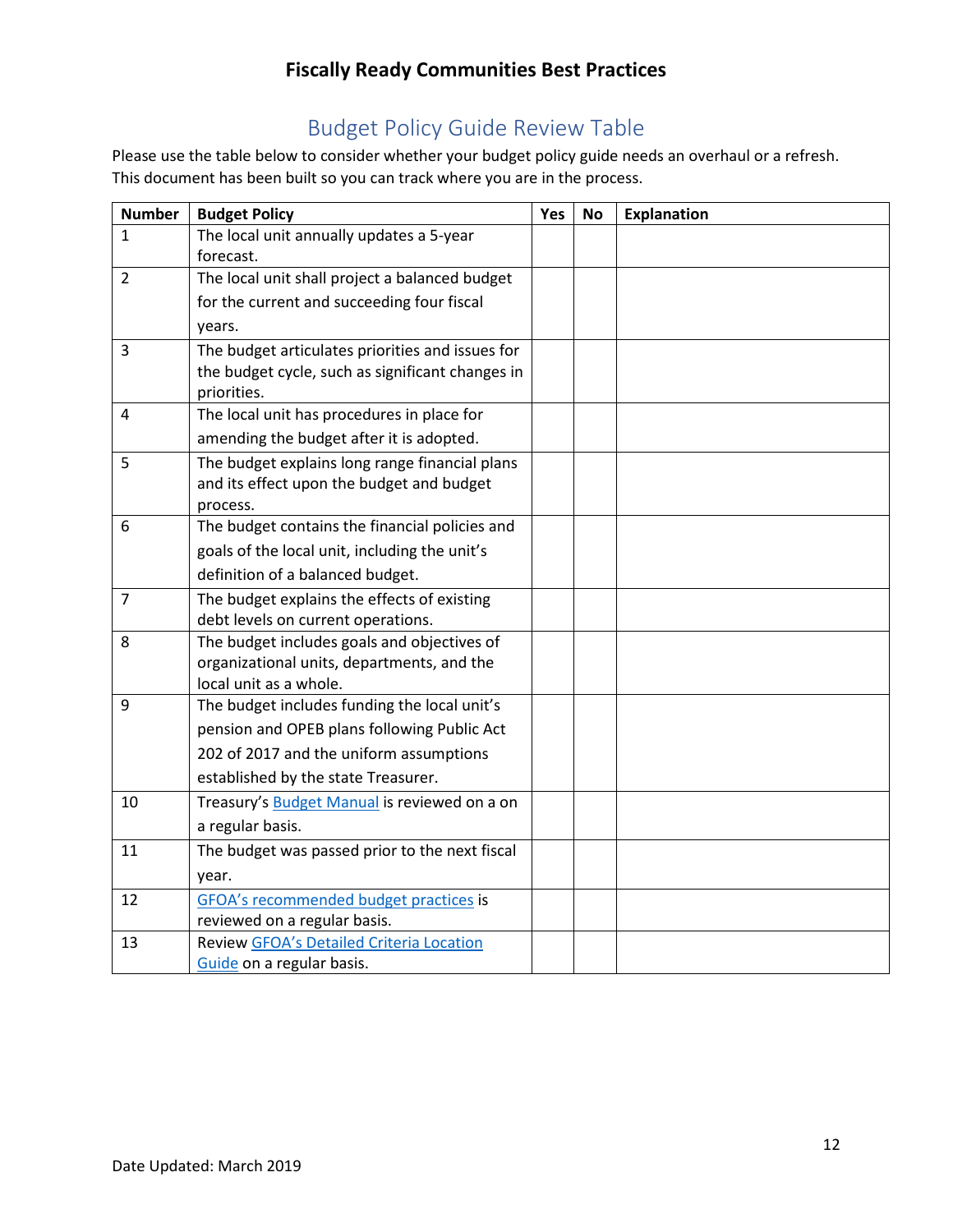### Capital Improvements Guide

<span id="page-12-1"></span><span id="page-12-0"></span>The Fiscally Ready Communities Capital Improvements policy guide supplements the local government's process of developing a Capital Improvements Plan.

#### Fiscally Ready Communities Capital Improvements

A Capital Improvements Plan (CIP) is required by the [Michigan Planning Enabling Act](http://www.legislature.mi.gov/documents/mcl/pdf/mcl-Act-33-of-2008.pdf) (PA 33 of 2008) for all cities, villages and some townships. A CIP must be adopted annually and show public structures and improvements in the order of their priority for the next six years. The recommendations outlined in the CIP should be based upon goals and recommendations contained with the community master plan.

PA 33 of 2008 requires the local planning commission (unless locally exempted) to develop the CIP. If the planning commission is exempted, then the legislative body or their designee must develop the CIP. If a township owns (or jointly owns) a water supply or sewage disposal system, it must have a CIP.

Michigan State University Extension has a useful [checklist](https://www.canr.msu.edu/uploads/resources/pdfs/cklist1j_cip.pdf) for the adoption of a capital improvements plan. Additional resources about a capital improvements plan can be found a[t MEDC's Redevelopment](https://www.miplace.org/globalassets/media-documents/rrc/rrc-best-practices.pdf)  Ready Communities Capital Improvements guide (Michigan Economic Development Corporation, n.d.).

#### Recommended Capital Improvements Policies

- A policy stating that a CIP be developed and approved prior to adoption of the annual budget so recommendations in the CIP may be prioritized for funding.
- A policy stating that the local planning commission and the legislative body must approve the CIP.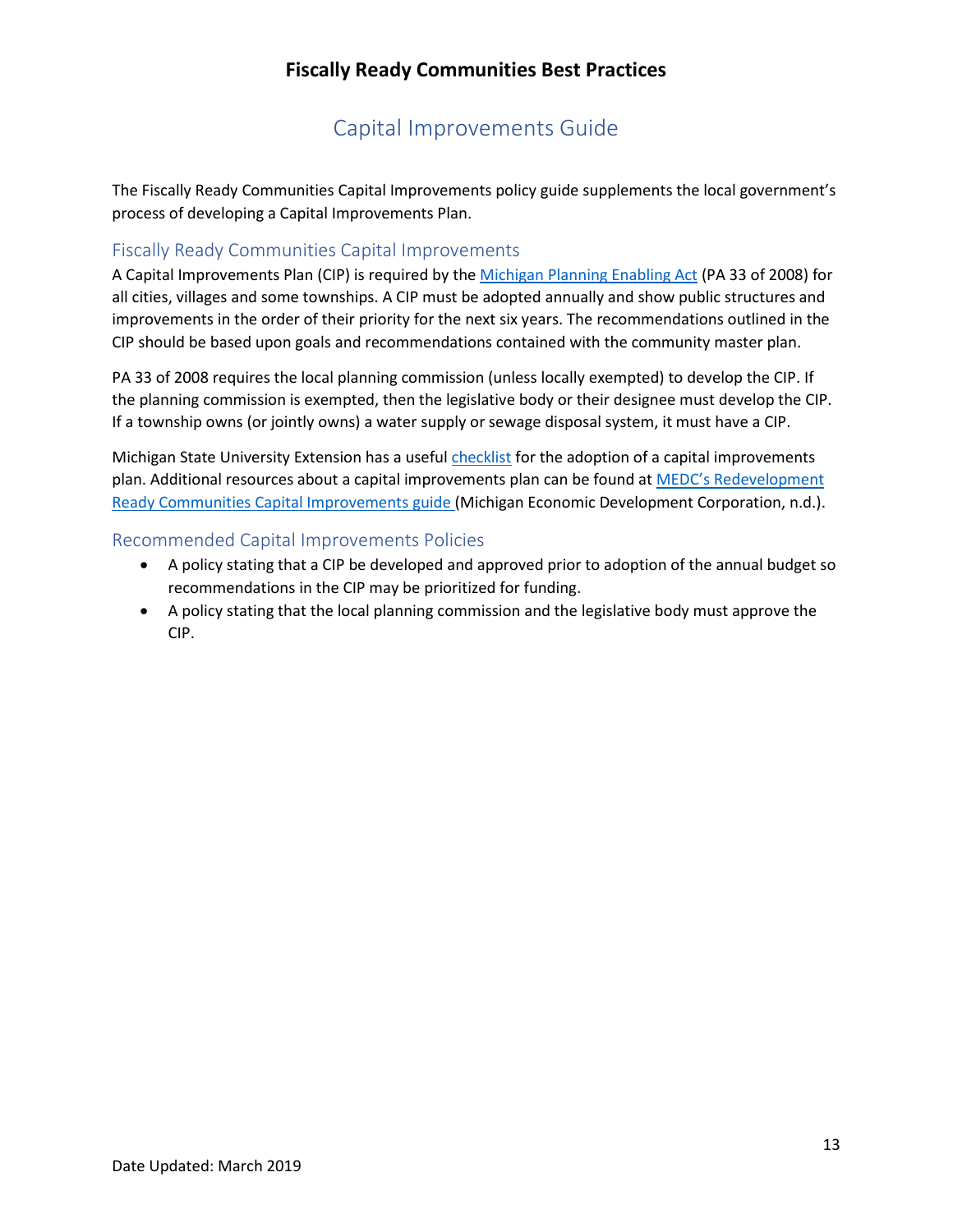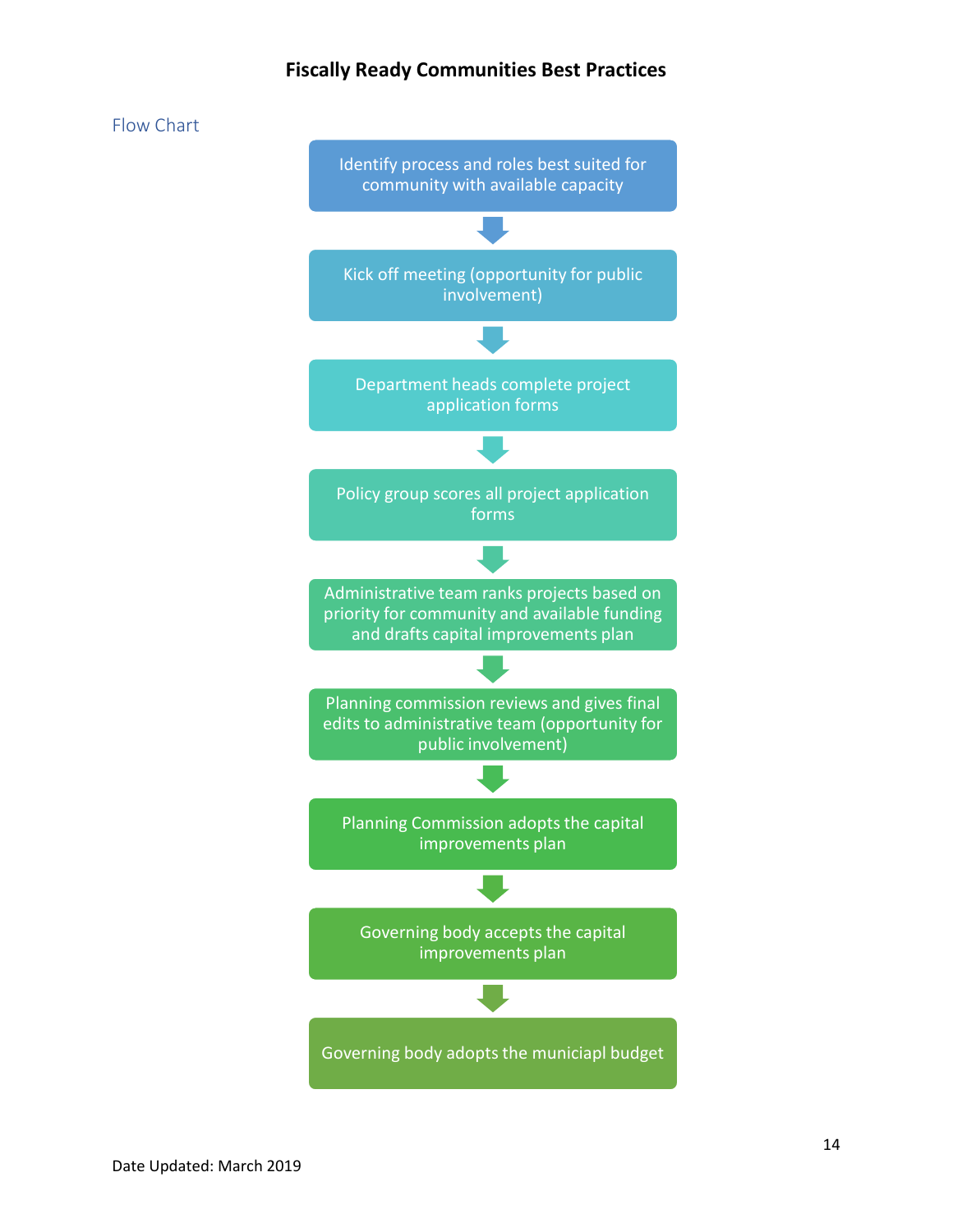Cash Controls Policy Guide

<span id="page-14-1"></span><span id="page-14-0"></span>The Fiscally Ready Communities Cash Controls policy guide supplements the local government's process of developing cash controls. Cash Controls are essential to reduce the risk of inefficiencies and fraud.

Fiscally Ready Communities Recommended Cash Control Policies:

- The local government should perform ongoing cash flow analysis to ensure that they have sufficient cash liquidity to meet disbursement requirements and limit idle cash.
	- o This can help governments recognize issues that might have a negative impact on their cash position.
	- o Cash flow analysis is an essential tool for making informed management decisions.
	- o Local units of government should consider historical information and projected financial activity, compare actual cash flow results with projections, make conservative assumptions about cash receipts and disbursements, and monitor cash position daily.
		- Common inflows include tax receipts, bond proceeds, utility payments, grants, other revenue from fees and penalties, and maturities of all securities held in investments that will mature during the forecast time frame.
		- Outflows represent anticipated payments such as debt service, employee payroll or benefits, and payments to vendors for goods and services anticipated during the forecast time frame.
		- Governments should also consider and accommodate non-repetitive payments such as capital expenditures or expected legal settlements, using reasonable assumptions.
	- o The accuracy of the cash flow forecast should be evaluated and updated at least quarterly.
	- o A simple forecast often works best, while maintaining the reliability and accuracy of information needed for making appropriate management decisions.
- The local government should compare actual cash flow results with projections and determine the reasons for those differences in the analysis. The cash flow analysis depends on the government's size and complexity.
	- o This will impact its cash liquidity position, ensuring future cash flows are more accurate.

#### Fiscally Ready Communities Cash Controls Policies:

Key cash controls include:

- Bank reconciliations must be performed monthly (Department of Treasury, 2007).
	- o The accountant or bookkeeper shall reconcile the cash and investments recorded in the general ledger to either the treasurer's reconciliation (if it is adequately reconciled to the bank statements) or to the bank statements directly.
- The local unit shall make conservative assumptions about both the cash receipts and disbursement portions of the analysis, and update these assumptions regularly, as well after any major changes in operations (e.g., a new debt issuance at the beginning of a fiscal year).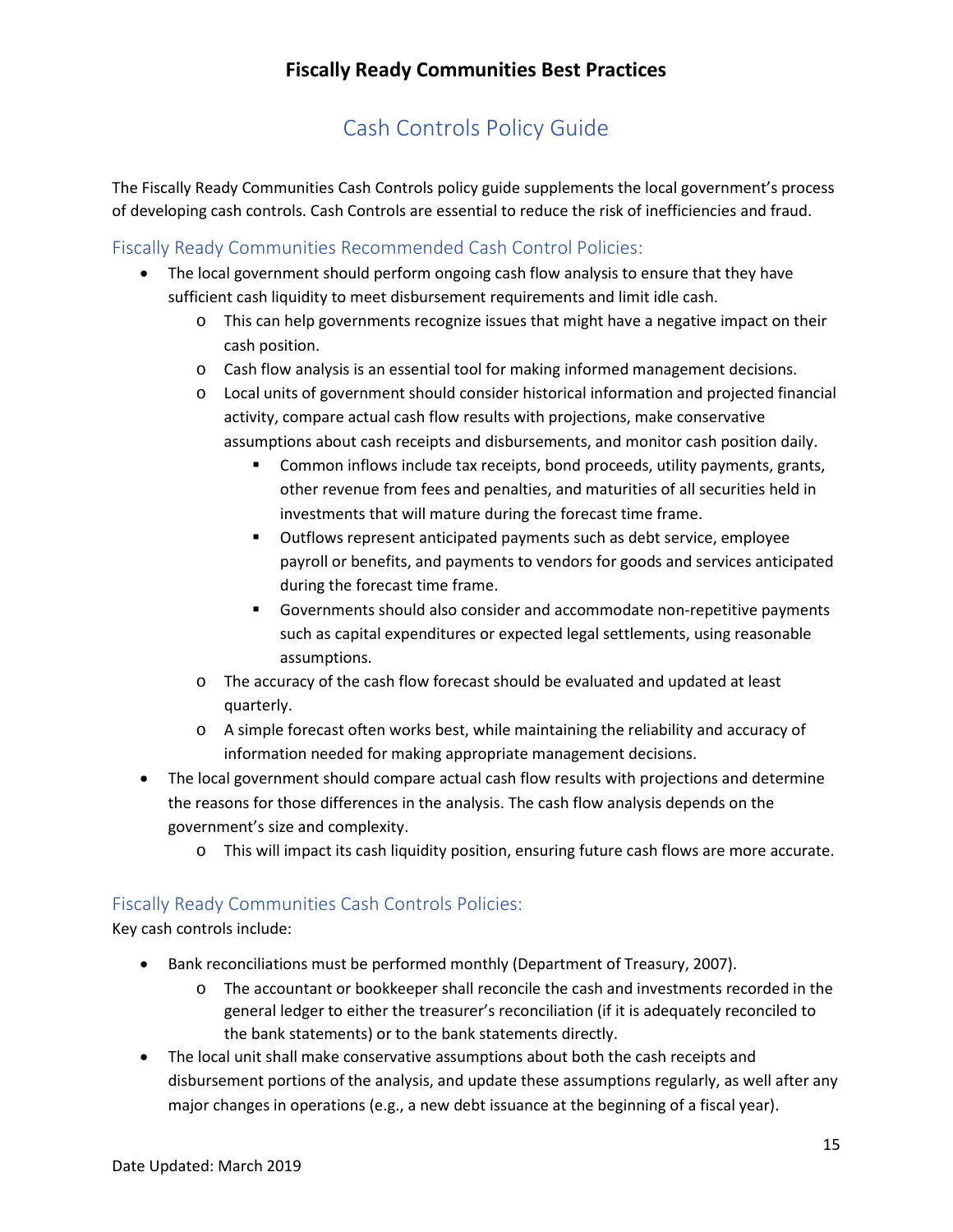- The local unit shall monitor cash position daily to ensure sufficient liquidity.
- Cash should be physically secured and compared with control records. (Department of Treasury, 2007)
- The local unit shall attempt to segregate duties of custody via segregation policies. This will aid in decreasing the probability of fraud or misappropriations of monies.
	- o For example, cash collection and depositing should be performed by an employee who is independent from the recordkeeping and bank reconciliation process. (Department of Treasury, 2007)

# Cash Controls Policy Review Table

<span id="page-15-0"></span>Please use the table below to consider whether your cash control needs an overhaul or a refresh. This document has been built so you can track where you are in the process.

| <b>Number</b> | <b>Cash Control</b>                                                                                                                                                                                      | <b>Yes</b> | No | <b>Explanation</b> |
|---------------|----------------------------------------------------------------------------------------------------------------------------------------------------------------------------------------------------------|------------|----|--------------------|
|               | Perform bank reconciliations monthly.                                                                                                                                                                    |            |    |                    |
| 2             | Make conservative assumptions about both<br>the cash receipts and disbursement portions<br>of the analysis, and update these assumptions<br>regularly, as well after any major changes in<br>operations. |            |    |                    |
|               | Monitor cash position daily to ensure<br>sufficient liquidity.                                                                                                                                           |            |    |                    |
| 4             | The local unit shall attempt to segregate<br>duties of custody via segregation policies.                                                                                                                 |            |    |                    |
| 5             | Cash should be physically secured and<br>compared with control records.                                                                                                                                  |            |    |                    |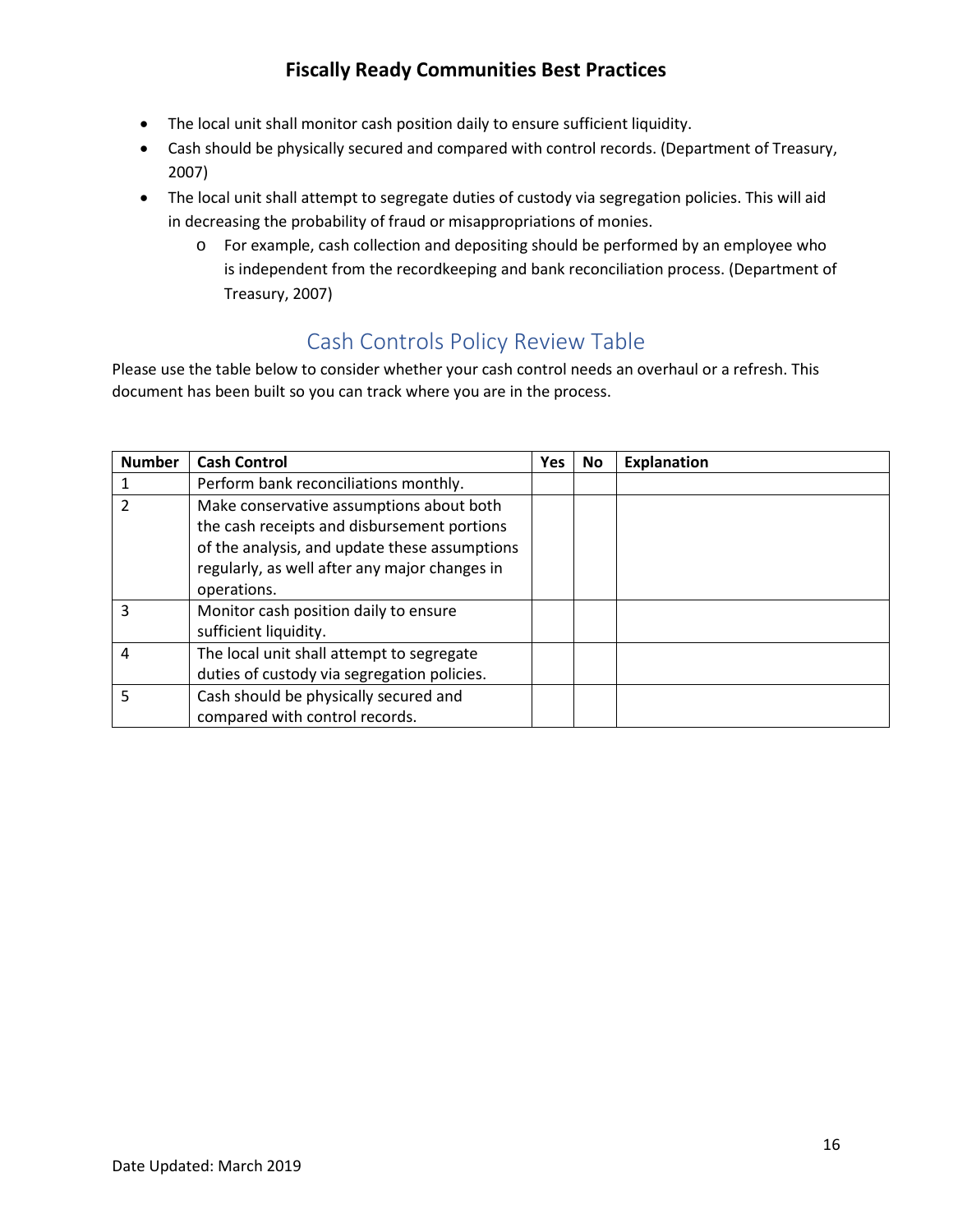# Debt Policy Guide

<span id="page-16-1"></span><span id="page-16-0"></span>The Fiscally Ready Communities debt policy guide supplements the local government's process of monitoring their debt. Debt management policies are written guidelines, allowances, and restrictions that guide the debt issuance practices of local governments. A debt management policy should follow state, federal, and local laws and improve the quality of decisions, articulate policy goals, provide guidelines for the structure of debt issuance, prioritize debt payments, and demonstrate a commitment to long-term capital and financial planning.

When a community adheres to their debt management policy, it shows rating agencies and the capital markets that they are well managed and therefore are likely to meet their debt obligations in a timely manner. Debt management policies should be written to meet the local community's needs. Debt management policies should be approved by the local unit's governing body to provide credibility, transparency and to ensure that there is a common understanding among elected officials and staff regarding the local unit's approach to debt financing. This policy should be reviewed on a regular basis to ensure it is adhered to and updated when necessary.

#### Fiscally Ready Communities Debt Policies

At a minimum the debt policy should include the following:

- The local unit shall establish debt limits for each specific issuance or acceptable ranges for each type of debt. Limits generally are set for legal, public policy, and financial reasons (Government Finance Officers Association, 2012).
	- o Legal restrictions may be determined by:
		- **State constitution or law.**
		- **Local charter.**
		- **By-laws.**
		- Resolution or ordinance.
		- Covenant.
		- Bond referenda approved by voters.
	- o Debt policies shall address the internal standards and considerations within a government. This may include:
		- **Purposes for which debt proceeds may be used or prohibited.**
		- **Types of debt that may be issued or prohibited.**
		- Relationship to and integration with the Capital Improvement Program (CIP).
		- Policy goals related to economic development, including use of tax increment financing and public-private partnerships.
		- Prioritizing debt payments.
	- o Financial limits often are expressed as ratios customarily used by credit analysts.
	- o Different financial limits are used for different types of debt. Examples of debt include:
		- Direct Debt (including general obligation bonds) is subject to legal requirements and may be able to be measured or limited by the following ratios: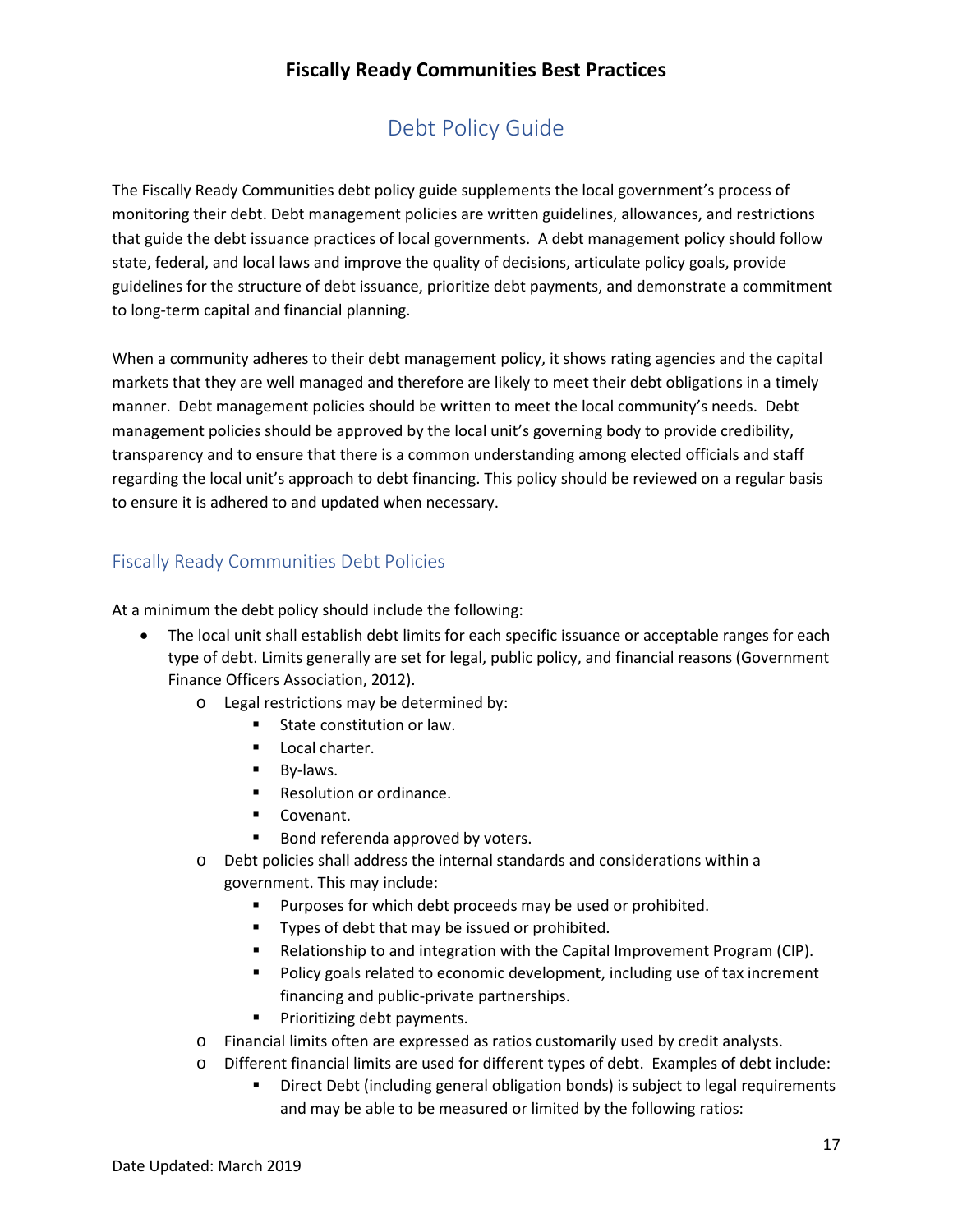- Debt per capita.
- Debt to personal income.
- Debt to taxable property value.
- Debt service payments as a percentage of general fund revenues or expenditures.
- Revenue Debt levels often are limited by debt service coverage ratios (e.g., annual net pledged revenues to annual debt service), additional bond provisions contained in bond covenants, and potential credit rating impacts.
- **EXECONDUITE:** Conduit Debt limitations may reflect the right of the issuing government to approve the borrower's creditworthiness, including a minimum credit rating, and the purpose of the borrowing issue.
- Short-Term Debt Issuance should describe the specific purposes and circumstances under which it can be used, as well as limitations in term or size of borrowing.
- Variable Rate Debt should include information about when using non-fixed rate debt is acceptable to the entity either due to the term of the project, market conditions, or debt portfolio structuring purposes.
- o The local unit shall establish debt structuring practices. The debt policy should include specific guidelines regarding the debt structuring practices for each type of bond, including:
	- Maximum term (often stated based on the useful life of the asset(s) or in absolute terms).
	- **Average maturity.**
	- Debt service pattern such as equal payments or equal principal amortization.
	- Other structuring practices should be considered, such as capitalizing interest during the construction of the project and deferral of principal, and/or other internal credit support, including general obligation pledges.
- o The local unit shall establish debt issuance practices. The debt policy should provide guidance regarding the issuance process, which may differ for each type of debt. These practices include:
	- **Selection and use of professional service providers, including an independent** financial advisor and a bond attorney, to assist with determining the method of sale and the selection of other financing team members.
	- Criteria for determining the sale method (competitive, negotiated, private placement) and investment of proceeds.
	- Use of comparative bond pricing services or market indices as a benchmark in negotiated transactions, as well as to evaluate final bond pricing results.
	- **EXECT:** Criteria for issuance of advance refunding and current refunding bonds.
	- Use of credit ratings, minimum bond ratings, determination of the number of ratings, and selection of rating services.
- o The local unit shall establish debt management practices. The debt policy should provide guidance for ongoing administrative activities including:
	- **Investment of bond proceeds.**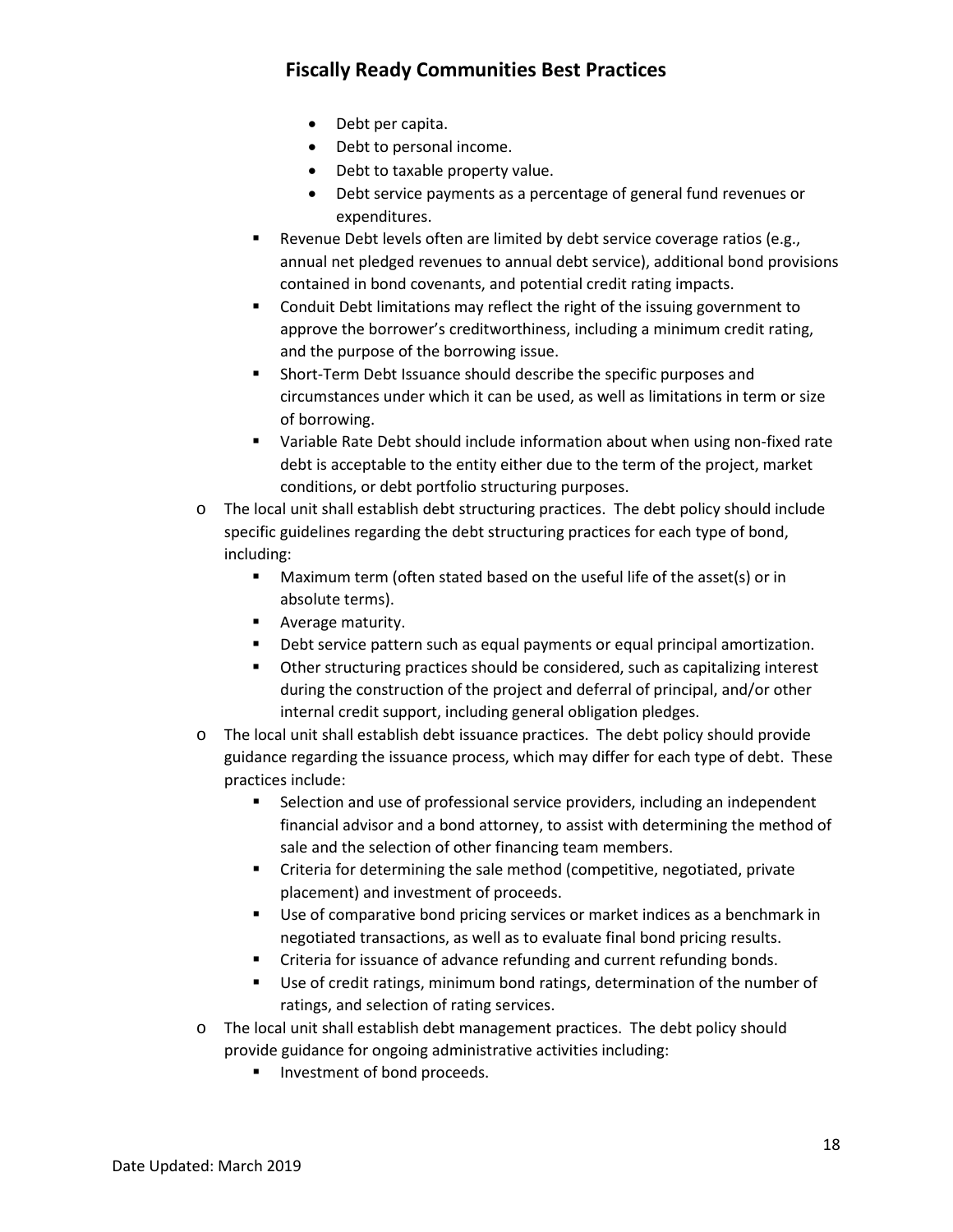- **Primary and secondary market disclosure practices, including annual** certifications as required.
- **•** Arbitrage rebate monitoring and filing.
- Federal and state law compliance practices.
- **•** Ongoing market and investor relations efforts.
- o The local unit shall establish a policy for the use of derivatives. The Debt Management Policy should clearly state whether or not the entity can or should use derivatives. If the policy allows for the use of derivatives, a separate and comprehensive derivatives policy should be developed (Government Finance Officers Association, 2015).
	- **For additional information see the following:** 
		- [GFOA's Advisory.](https://www.gfoa.org/sites/default/files/GFOA_usedebtderivativesBP.pdf)
		- [GFOA's Developing a Derivatives Policy.](https://www.gfoa.org/debt-management-policy)
		- [GFOA's Derivatives Checklist.](https://www.gfoa.org/sites/default/files/GFOA_usedebtderivativesBP.pdf)

#### Debt Policy Review Table

Please use the table below to consider whether your debt policy needs an overhaul or refresh. This document has been built so you can track where you are in the process.

| <b>Number</b> | <b>Debt Policy</b>                               | Yes | No | <b>Explanation</b> |
|---------------|--------------------------------------------------|-----|----|--------------------|
| 1             | Establish debt limits for each specific issuance |     |    |                    |
|               | or acceptable ranges for each type of debt.      |     |    |                    |
| 2             | Debt policies shall include the internal         |     |    |                    |
|               | standards and considerations within a            |     |    |                    |
|               | government (such as types of debt, purposes,     |     |    |                    |
|               | relationships with the capital improvements      |     |    |                    |
|               | plans, and policy goals).                        |     |    |                    |
| 3             | The debt policy should include specific          |     |    |                    |
|               | guidelines regarding the debt structuring        |     |    |                    |
|               | practices for each type of bond.                 |     |    |                    |
| 4             | Establish debt issuance practices that provide   |     |    |                    |
|               | guidance regarding the issuance process,         |     |    |                    |
|               | which may differ for each type of debt.          |     |    |                    |
| 5             | Establish debt management practices to           |     |    |                    |
|               | provide guidance for ongoing administrative      |     |    |                    |
|               | activities.                                      |     |    |                    |
| 6             | Establish a policy for the use of derivatives to |     |    |                    |
|               | clearly state whether or not the entity can or   |     |    |                    |
|               | should use derivatives.                          |     |    |                    |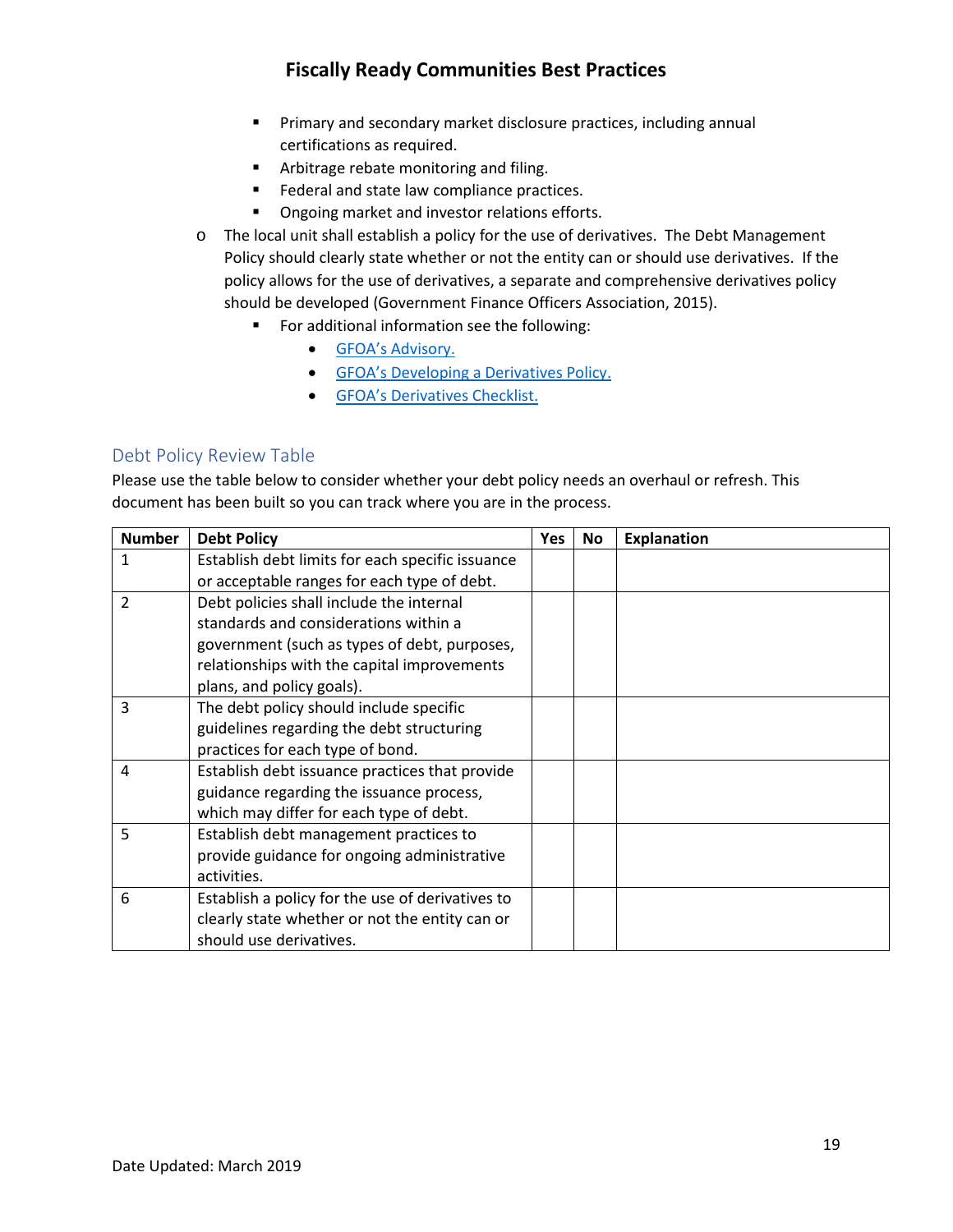# Grants Policy Guide

<span id="page-19-1"></span><span id="page-19-0"></span>The Fiscally Ready Communities grants policy guide supplements the local government's process of developing grants policies. Grants are a great way to increase funding for municipal projects and programs; however, they often come with strict requirements. Failure to meet the requirements can have negative consequences such as losing the funding and eligibility for additional grants. Therefore, Fiscally Ready Communities recommends creating grants policies. These policies are essential to ensure the local government can properly oversee grants and meet all the grant requirements.

#### Fiscally Ready Communities Grant Recommended Policies:

- The local unit should establish a grants administration committee to ensure there is proper administrative and operational support.
	- o A grants policy should also include a requirement that the government obtains a detailed understanding of the terms and conditions and how the grant will be monitored.
	- o Examples of what should be required include establishment of procedures related to (Government Finance Officers Association, 2013):
		- **The development of a project plan that would include how new programs or** activities funded by the grant would be implemented and who would be responsible for implementation.
		- **The provision of training for those responsible for the grant, so they can** effectively carry out their roles.
		- Terms and conditions for grant-funded personnel, such as severance and unemployment costs related to employees who are terminated upon expiration of the grant or operating and maintenance costs for assets that are acquired.
		- **The system/process that will be used to charge expenses against the grant and** to obtain reimbursement.
		- Identify the individual/department responsible for carrying out the grant and ensure that proper resources are available to support that grant.
- The local unit should promote your grant on your website and social media, if applicable.

#### Fiscally Ready Communities Grant Policies

Key grant policies include:

- A policy on identifying, applying, approving, and monitoring to grants.
	- o A grants policy should require that the department or agency seeking a grant provide advance notice to the appropriate authority, such as finance and/or the local board, so that the effects on the government can be reviewed and understood beforehand (Government Finance Officers Association, 2013).
		- Grants could affect the budget, cash flow, procurement requirements, financial reporting, compliance requirements, or legal requirements (Government Finance Officers Association, 2013).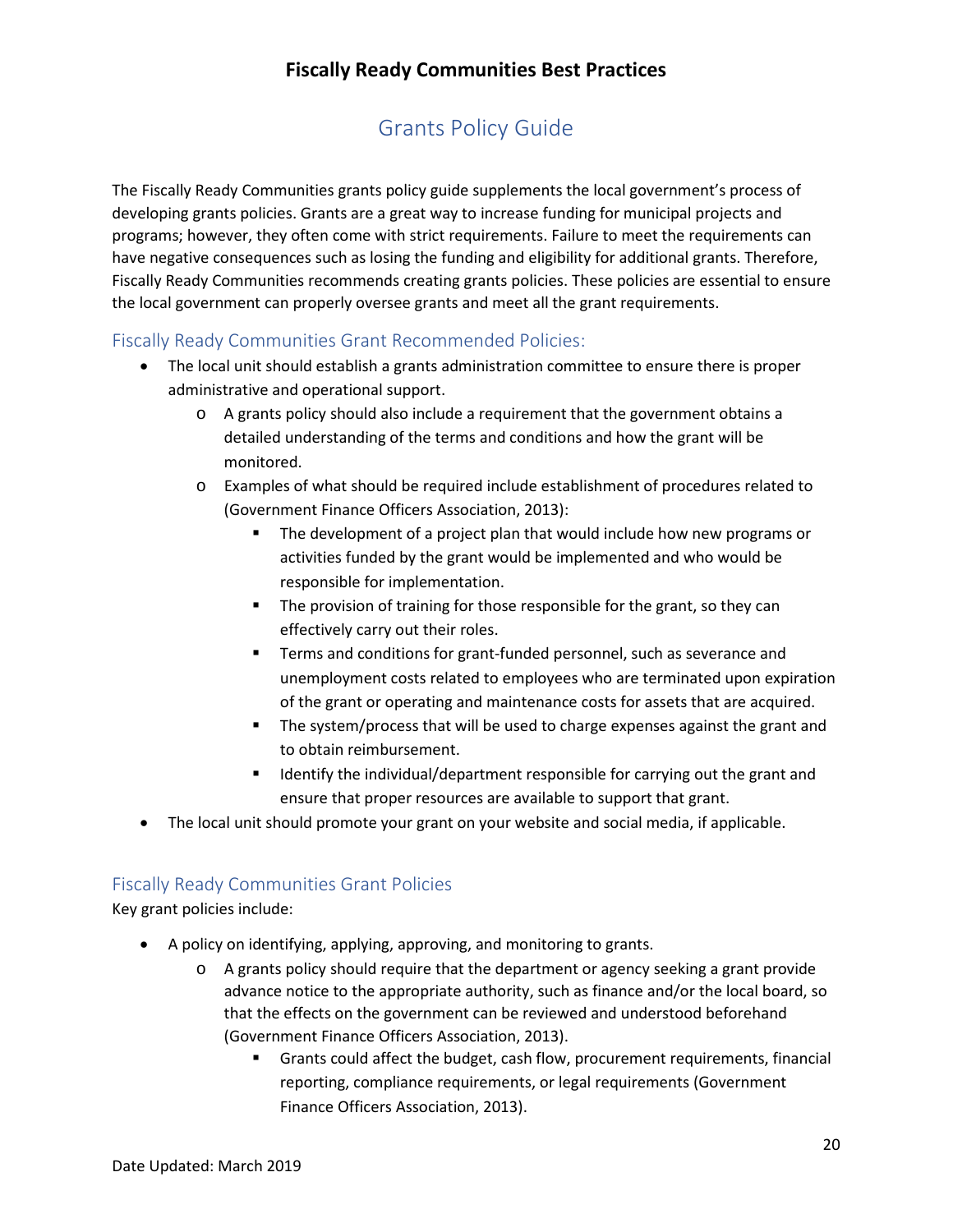- $\circ$  Grant development opportunities may include, but are not limited to, partnerships with foundations; corporate philanthropy; and state, federal and local agencies.
- A policy on ensuring grants align with the strategic goals of the municipality (Government Finance Officers Association, 2013).
	- o A grants policy should include a requirement for assessing the extent to which a grant is consistent with the government's mission, strategic priorities, and/or adopted plans (Government Finance Officers Association, 2013).
	- $\circ$  Accepting a grant that is not consistent with the overall strategic direction of a government creates the risk that the government will spend its own funds to support a grant inconsistent with overall strategic direction or commit the government to ownsource spending beyond the grant period (Government Finance Officers Association, 2013).
- A policy on conducting a funding analysis (Government Finance Officers Association, 2013).
	- o The grants policy should require a multi-year cost/benefit analysis prior to application or acceptance (Government Finance Officers Association, 2013).
	- o The analysis should include (Government Finance Officers Association, 2013):
		- matching funds (and whether or not they will need to be set aside) and any other direct costs associated with a grant, the extent to which overhead costs will be covered.
		- **n** in-kind contributions.
		- audit and close-out costs.
		- and potential costs that might need to be incurred by the government beyond the grant period.
		- The analysis should also explore whether a grant requires that general revenues or a line of credit or grant anticipation notes be used to cover the gap between cash being expended and the reimbursement that is received by the government.
- Prior to renewal or grant continuation, the grant should be evaluated.
	- $\circ$  The grants policy should require an evaluation of the impacts of the grant-funded program or asset prior to deciding whether to continue a grant at the end of the initial grant period (Government Finance Officers Association, 2013).
		- Creating outcome measures before receiving a grant will help the government to determine the extent to which the grant program or asset has produced desired benefits (Government Finance Officers Association, 2013).
			- Such an analysis should also include a review of actual costs and the potential benefits of using general revenues associated with the grant for other purposes (Government Finance Officers Association, 2013).
- The local unit shall establish a way to monitor grant progress and ensure that all reporting deadlines are met (Government Finance Officers Association, 2015).
	- o Based on the grant period, there should be multiple reviews of the budget, progress, and goals of the grant. These could occur monthly, weekly, etc.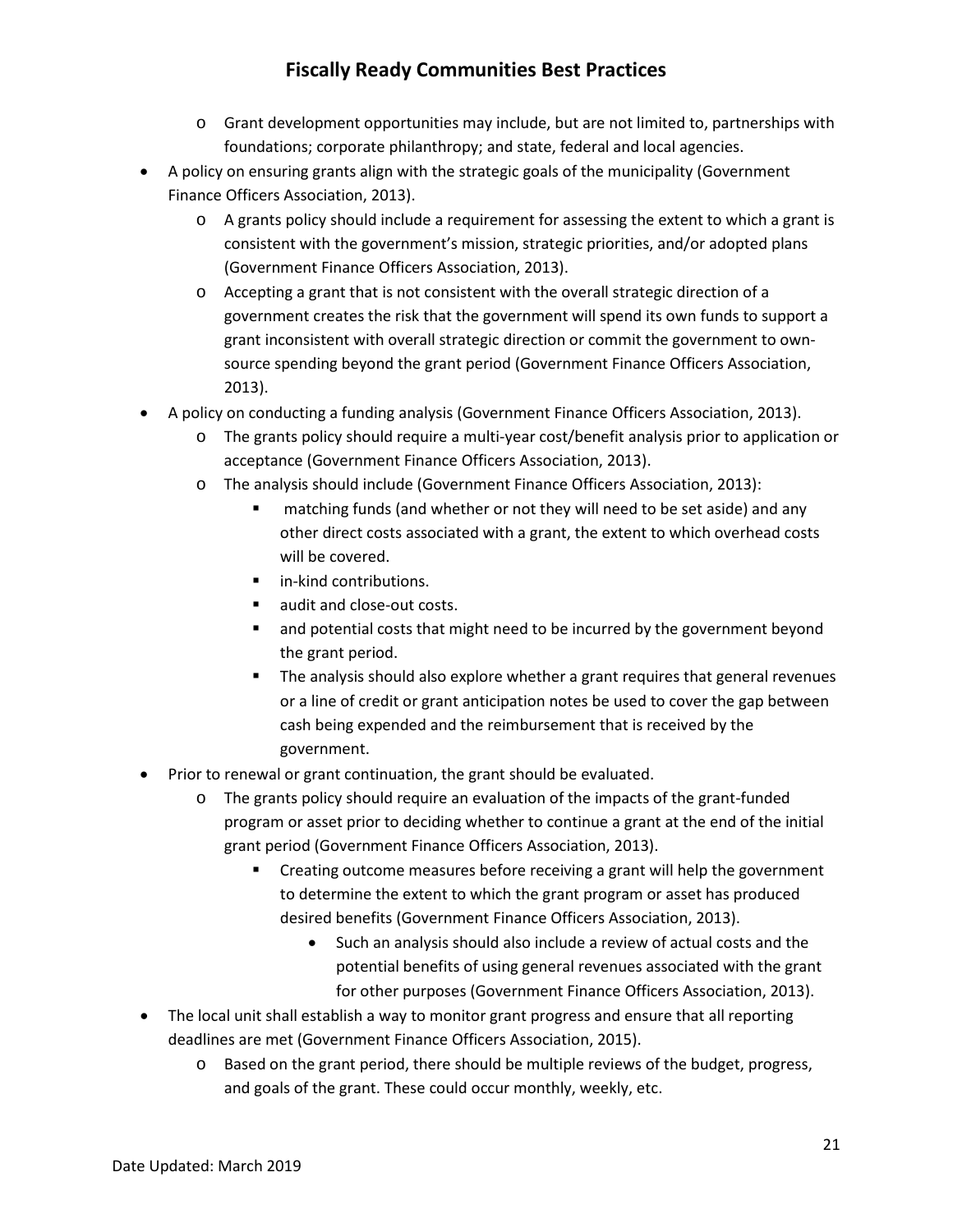- The local unit shall establish clear lines of communication for all parties involved in the grant.
	- o Develop ongoing communication and knowledge of grantors, and grant partners.
	- o Develop an ongoing dialogue with financial statement, single audit, and program auditors concerning grant reporting and compliance.
	- o Develop processes to ensure that quality, supportable information is utilized in grant decision making.
- Review GFOA's [Internal Controls for Grants.](http://www.gfoa.org/internal-control-grants)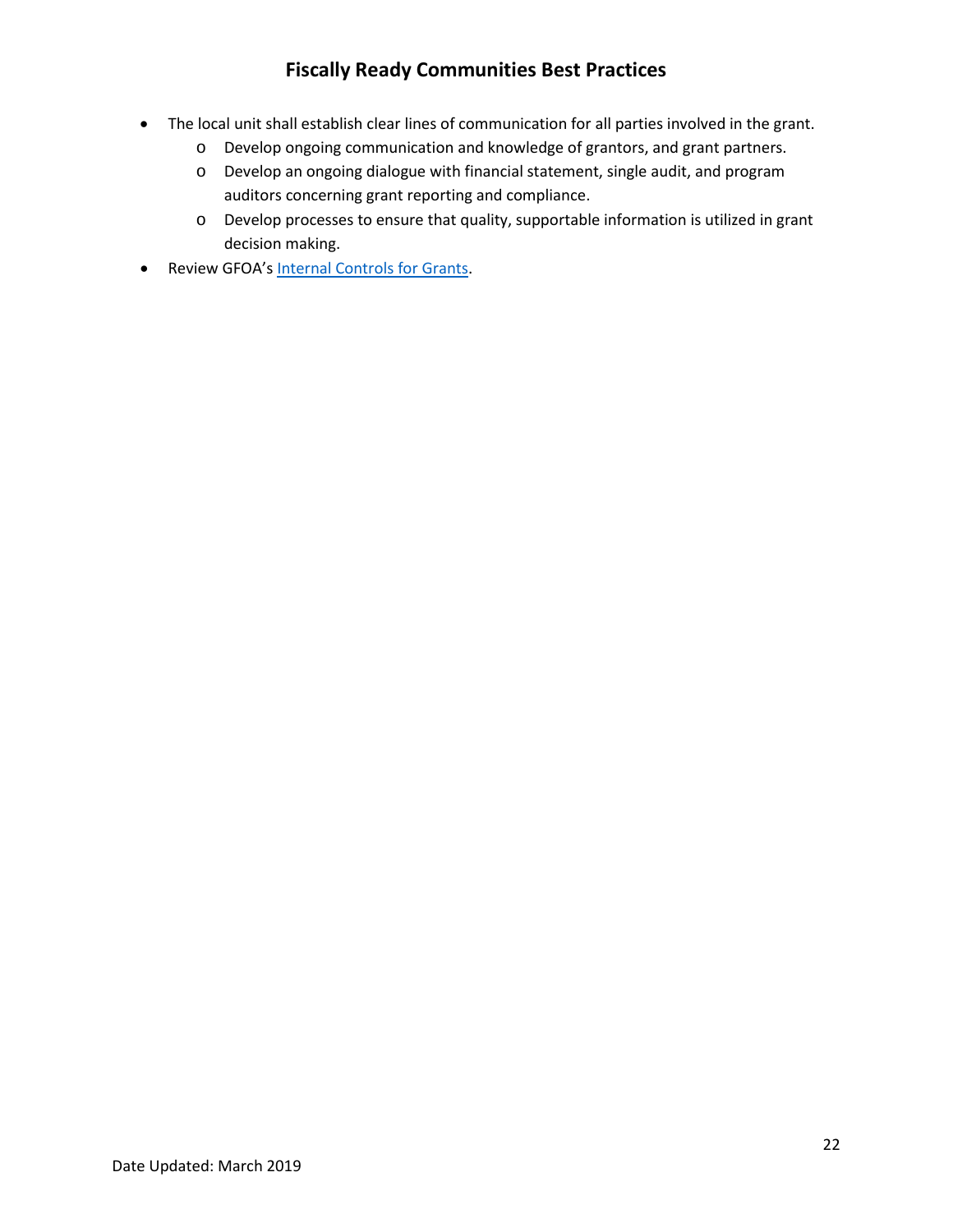# Grants Policy Review Table

<span id="page-22-0"></span>Please use the table below to consider whether your grants policy needs an overhaul or refresh. This document has been built so you can track where you are in the process.

| <b>Number</b>            | <b>Grants Policy</b>                                                                                                                                                                              | <b>Yes</b> | No. | <b>Explanation</b> |
|--------------------------|---------------------------------------------------------------------------------------------------------------------------------------------------------------------------------------------------|------------|-----|--------------------|
| 1                        | A policy on identifying and applying to grants.                                                                                                                                                   |            |     |                    |
| $\overline{\mathcal{L}}$ | A policy on ensuring grants align with the<br>strategic goals of the municipality.                                                                                                                |            |     |                    |
| 3                        | A policy on conducting a funding analysis of<br>the grant that includes a multi-year<br>cost/benefit analysis.                                                                                    |            |     |                    |
| 4                        | The grants policy should require an evaluation<br>of the impacts of the grant-funded program or<br>asset prior to deciding whether to continue a<br>grant at the end of the initial grant period. |            |     |                    |
| 5                        | Establish a way to monitor grant progress and<br>ensure that all reporting deadlines are met.                                                                                                     |            |     |                    |
| 6                        | Establish clear lines of communication for all<br>parties involved in the grant.                                                                                                                  |            |     |                    |
|                          | Promote your grant if applicable on your<br>website and social media.                                                                                                                             |            |     |                    |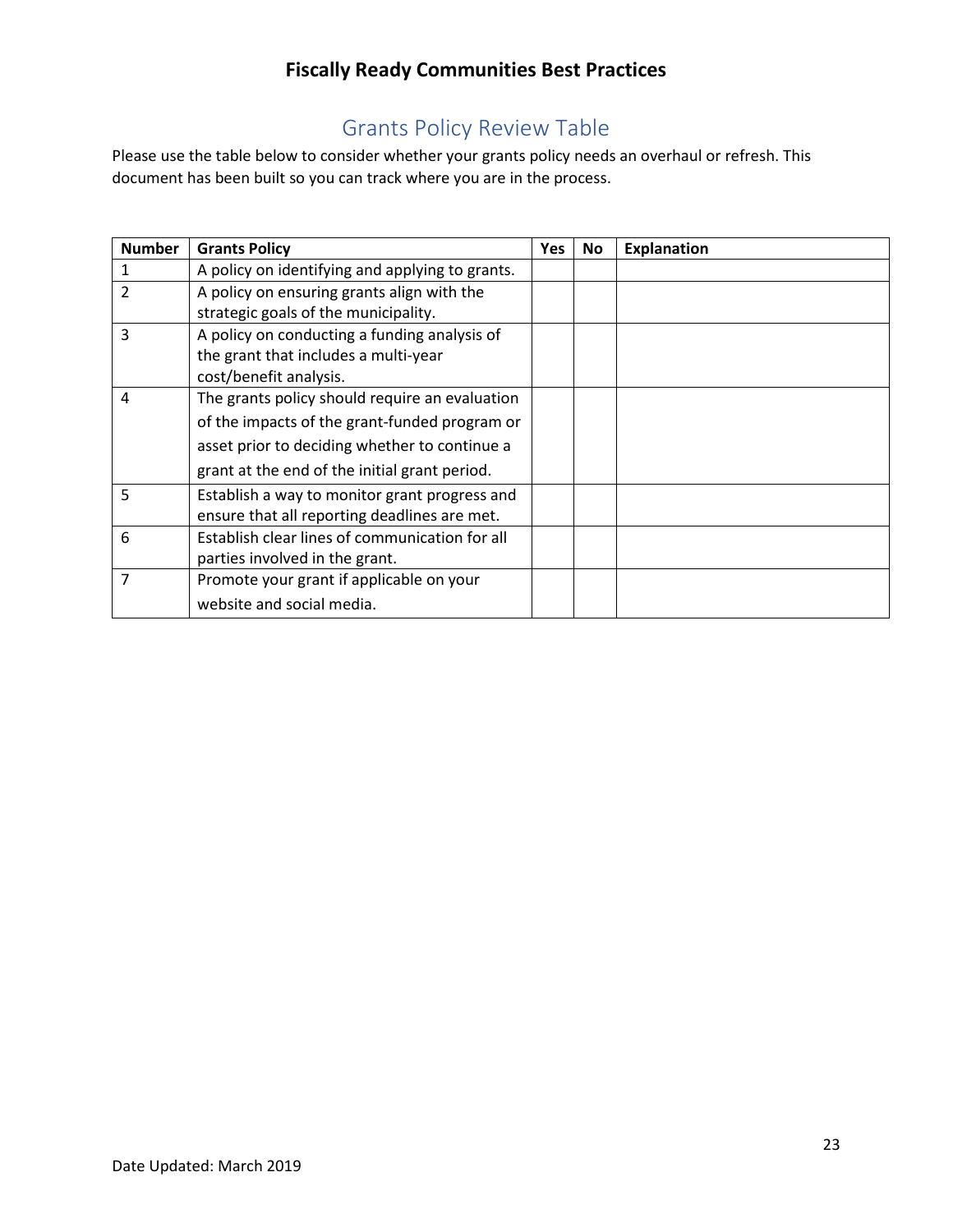# Internal Controls Policy Guide

<span id="page-23-1"></span><span id="page-23-0"></span>The Fiscally Ready Communities internal controls policy guide supplements the local government's process of establishing internal controls. Internal control policies are written guidelines, allowances, and restrictions that aid in ensuring efficient and effective operation of a local government. It is the responsibility of appropriate elected officials to ensure that the managers who report to them fulfill their responsibilities in implementing and maintaining a sound and comprehensive framework of internal control (Government Finance Officers Association, 2008).

Internal Controls protect resources against waste, misappropriation, and inefficiency. Additionally, internal controls enable a local government to sustain and improve their performance by adapting to changing environments, mitigate risk to acceptable levels, and support sound decision making. Moreover, internal controls ensure accuracy, timeliness, and reliability in accounting and operating data.

#### Fiscally Ready Communities recommended policies

Every local unit of government should evaluate the cost versus benefit of adhering to the polices listed below. At a minimum, it is recommended to have the following policy:

• Attempt to segregate duties of custody via segregation policies (Department of Treasury, 2007).

#### Fiscally Ready Communities required policies

At a minimum, the internal control policies shall include the following:

- A policy about the job descriptions of all key personnel.
	- o For example, the treasurer must do the following:
		- Maintain control of all bank accounts.
		- Keep track of the total cash and investments allocable to each fund.
		- **Reconcile these amounts to each month's bank statements in a timely manner.**
- A policy that states who is authorized to approve transactions (Department of Treasury, 2007).
	- o This includes ensuring transactions are authorized by a person with delegated approval authority.
	- o Transactions shall require two signatures on each check, which designates approval for disbursement of funds (Department of Treasury, 2007).
		- The signatures should be the treasurer and clerk or their deputies.
			- If the treasurer and clerk are the same person, then the controller or finance director should be the second signature.
			- If the treasurer, clerk, and finance director are the same person than the CEO or Manager should be the second signature.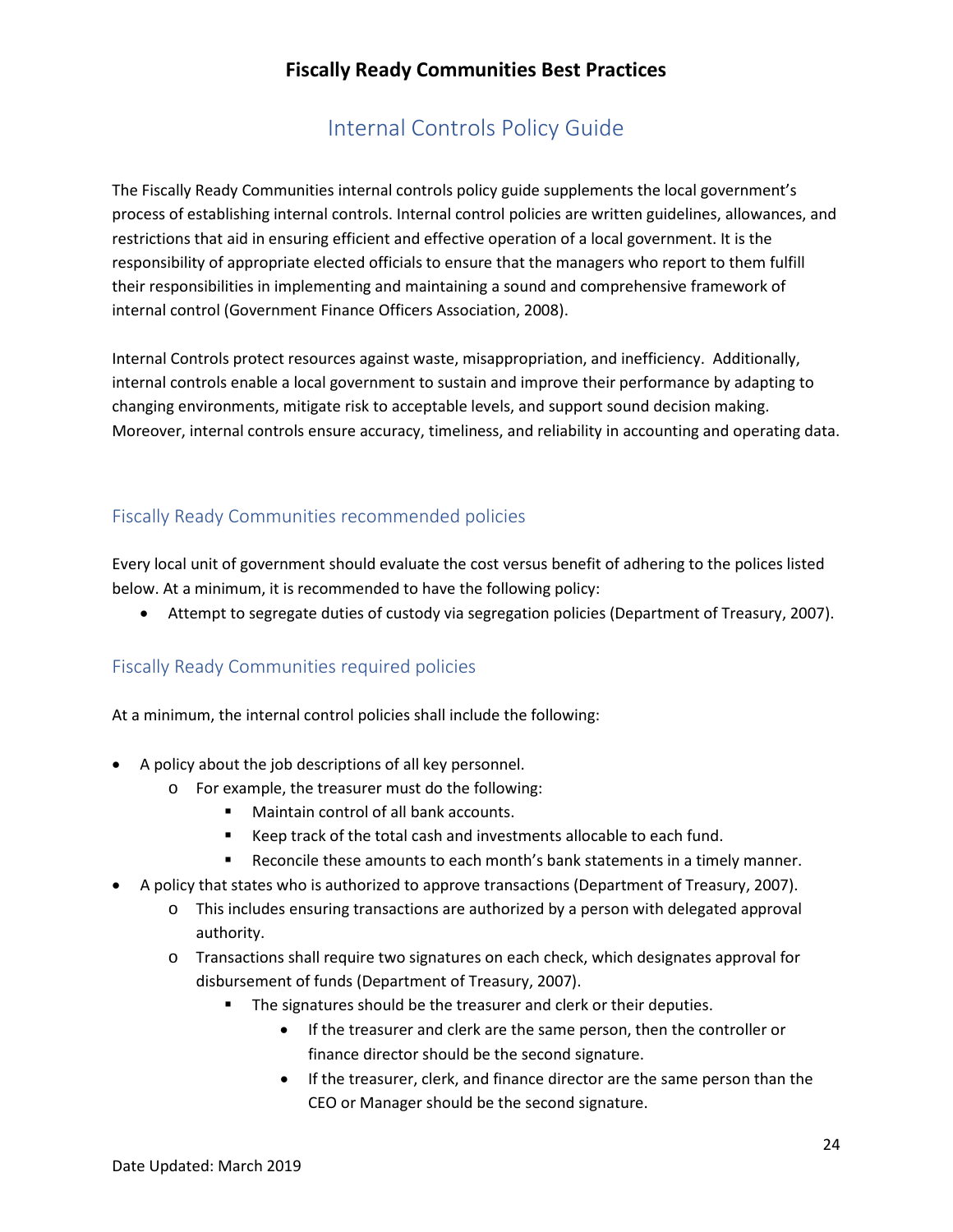- **Some municipalities may also be required to have two signatures on each check by** charter.
- A policy that forbids signing blank checks (Department of Treasury, 2007).
- A policy that outlines the appropriate documentation that must be attached to support invoices and disbursements (Department of Treasury, 2007).
	- o Original bills should be used for documentation when applicable.
- It is important to have a separate staff member be responsible for the recordkeeping of transactions.
- The governing body should approve all internal control policies and disbursements (Department of Treasury, 2007).
- A policy that ensures checks are not returned to the originating office for distribution (Department of Treasury, 2007).
- The local unit of government shall review the Department of Treasury's Accounting Procedures [Manual.](https://www.michigan.gov/documents/treasury/AccountingProceduresManual_202967_7.pdf)
	- o Public Act 2 of 1968, as amended, requires each local unit to adhere to the Department of Treasury's Accounting Procedures Manual.
- <span id="page-24-0"></span>Samples of Internal Control policies can be found o[n GFOA's website.](http://www.gfoa.org/financial-policy-examples-internal-controls-and-risk-management)

### Internal Controls Policy Review Table

Please use the table below to consider whether your internal controls policies needs an overhaul or refresh. This document has been built so you can track where you are in the process.

| <b>Number</b> | <b>Internal Controls Policy</b>                  | <b>Yes</b> | No. | <b>Explanation</b> |
|---------------|--------------------------------------------------|------------|-----|--------------------|
| 1             | A policy regarding who can authorize             |            |     |                    |
|               | transactions.                                    |            |     |                    |
| 2             | A policy that states who is authorized to        |            |     |                    |
|               | approve transactions.                            |            |     |                    |
| 3             | A policy that forbids signing blank checks.      |            |     |                    |
| 4             | A policy about transactional recordkeeping.      |            |     |                    |
| 5             | A policy listing the detailed job description of |            |     |                    |
|               | all elected officials.                           |            |     |                    |
| 6             | A policy on controlling bank accounts, tracking  |            |     |                    |
|               | cash and investments, and timeliness of          |            |     |                    |
|               | reconciling accounts.                            |            |     |                    |
|               | Governing body approval of internal controls     |            |     |                    |
|               | and disbursements.                               |            |     |                    |
| 8             | Adhering to the Department of Treasury's         |            |     |                    |
|               | <b>Accounting Procedures Manual on Internal</b>  |            |     |                    |
|               | Controls.                                        |            |     |                    |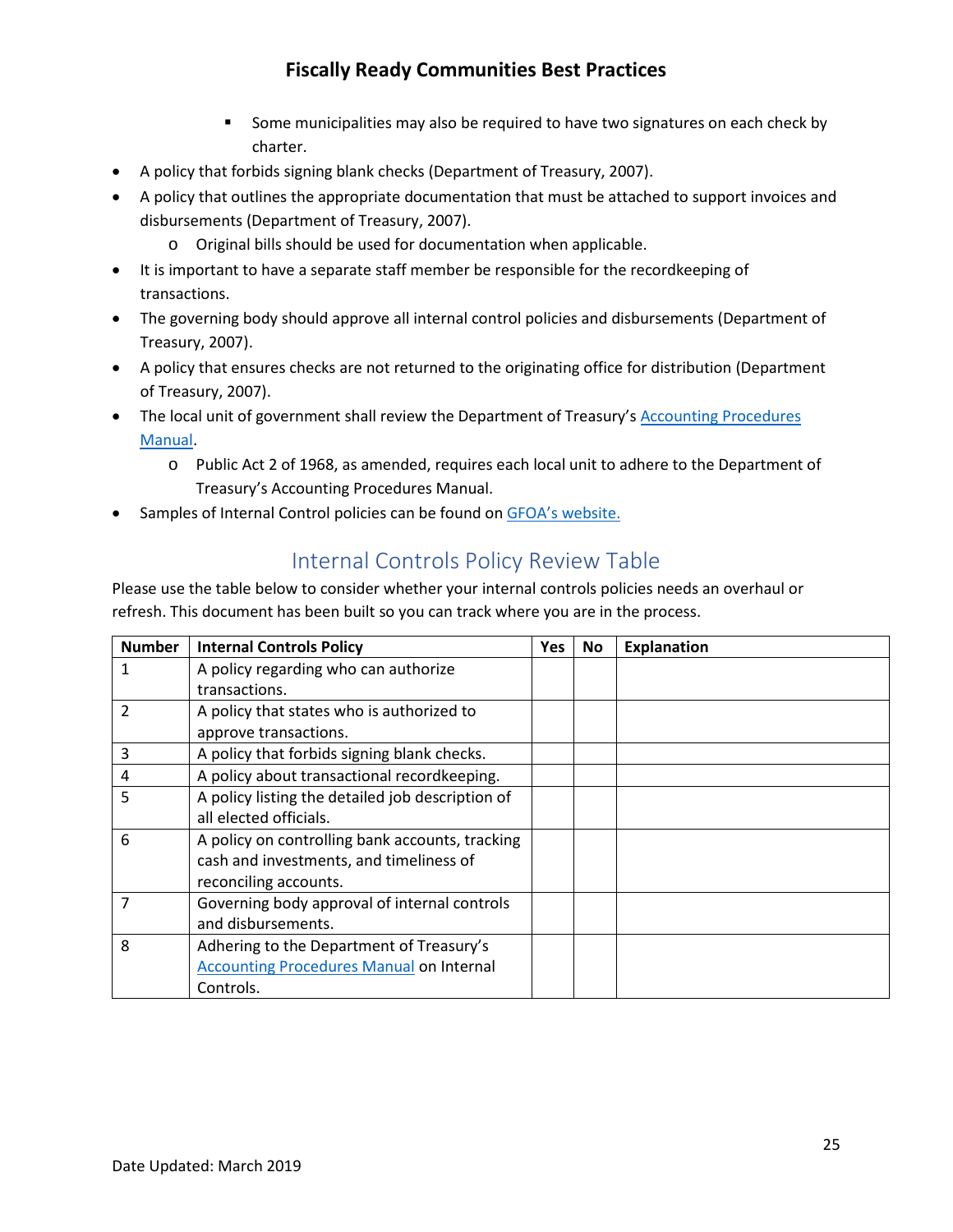## Purchasing and Procurement Policy Guide

<span id="page-25-1"></span><span id="page-25-0"></span>The Fiscally Ready Communities purchasing policy guide supplements the local government's process of developing public purchasing guidelines. Purchasing policies are essential to reduce the risk of inefficiencies and fraud. Purchasing policies protect local units of government from paying excessive above market costs for services, conflicts of interest, and inappropriate and illegal transactions.

#### Fiscally Ready Communities

At a minimum the purchasing and procurement policy shall include the following:

- A local unit shall adopt, review, or update its purchasing policy, if the local unit does not have one, or it has not been updated in over a year.
	- o The purchasing policy should include the date it was updated and that it has been approved for use by the local governing body.
	- o The policy should include different procedures based on the total cost of the project (i.e. purchases under \$2,000; purchases between \$2,000-\$9,999; purchases over \$10,000, etc.) (Traverse City, 2016).
		- This should include competitive bidding for purchases over a specific dollar amount.
	- o The purchasing policy should include a detailed plan of action if two or more bids are equivalent, including who makes the decision and how (Bay City, n.d.).
- A local unit shall adopt a conflict of interest policy to ensure purchases are responsible and ethical. This includes confirming that all supplies and equipment are purchased with the intent and outcome to ensure best price, quality, and value.
- A local unit shall adopt an equal access and non-discrimination purchasing policy (City of Charlevoix, n.d.).
	- o This should include a process for reporting instances of noncompliance and evaluations of those noncompliance items (Boyne City Government, n.d.).
		- **This could include group review of reports with the ability to make** necessary changes and actions.
- A local unit shall adopt a detailed travel and expense reimbursement policy (Bay County, 2016).
	- o This includes updating the mileage reimbursement rates yearly.
		- **When employees use their own vehicle and request the full mileage rate,** they should document why they did not use the municipality's vehicle, as well as have their supervisor sign and date the document.
	- o Communities should have a uniform submission process for all employees to fill out.
	- o The travel and expense reimbursement policy should include:
		- **Meals broken down by breakfast, lunch, and dinner.**
		- **Lodging expenses, including maximum reimbursement.**
- A local unit shall adopt a section about being exempt from local, state, and federal excise tax and provide the necessary documents to any vendor upon request (Bay County, 2016).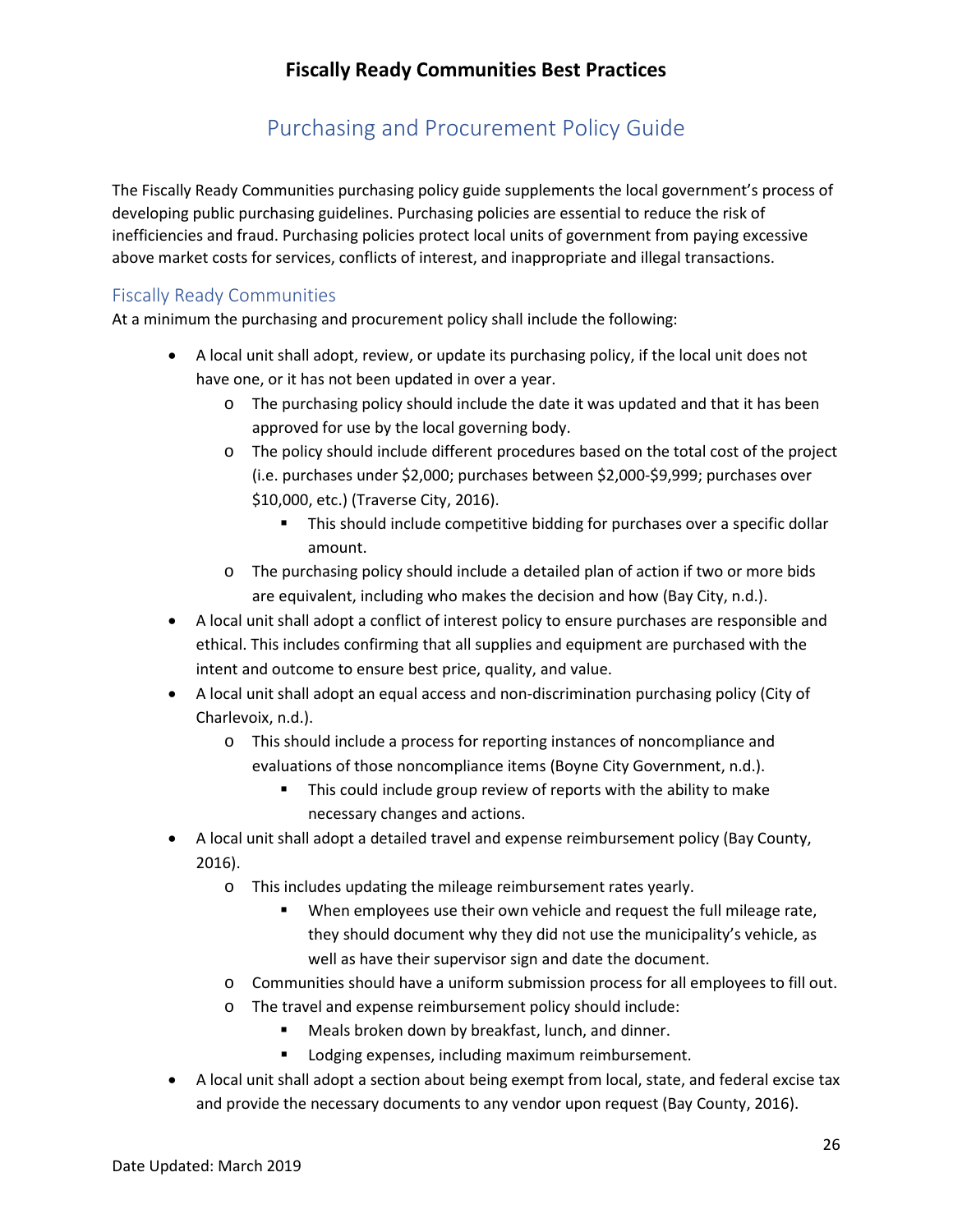- A local unit shall ensure that the authorized person who approves each invoice or request for payment has adequate knowledge and responsibility (e.g. educational background and/or professional certifications in purchasing and procurement).
- A local unit shall make contracts and the contracting process publicly available (City of Lansing, n.d.) (Traverse City, 2016).

Good purchasing policy examples can be found on MML's [website.](http://www.mml.org/resources/sample_docs/policies_evaluations/purchasing_policies.htm)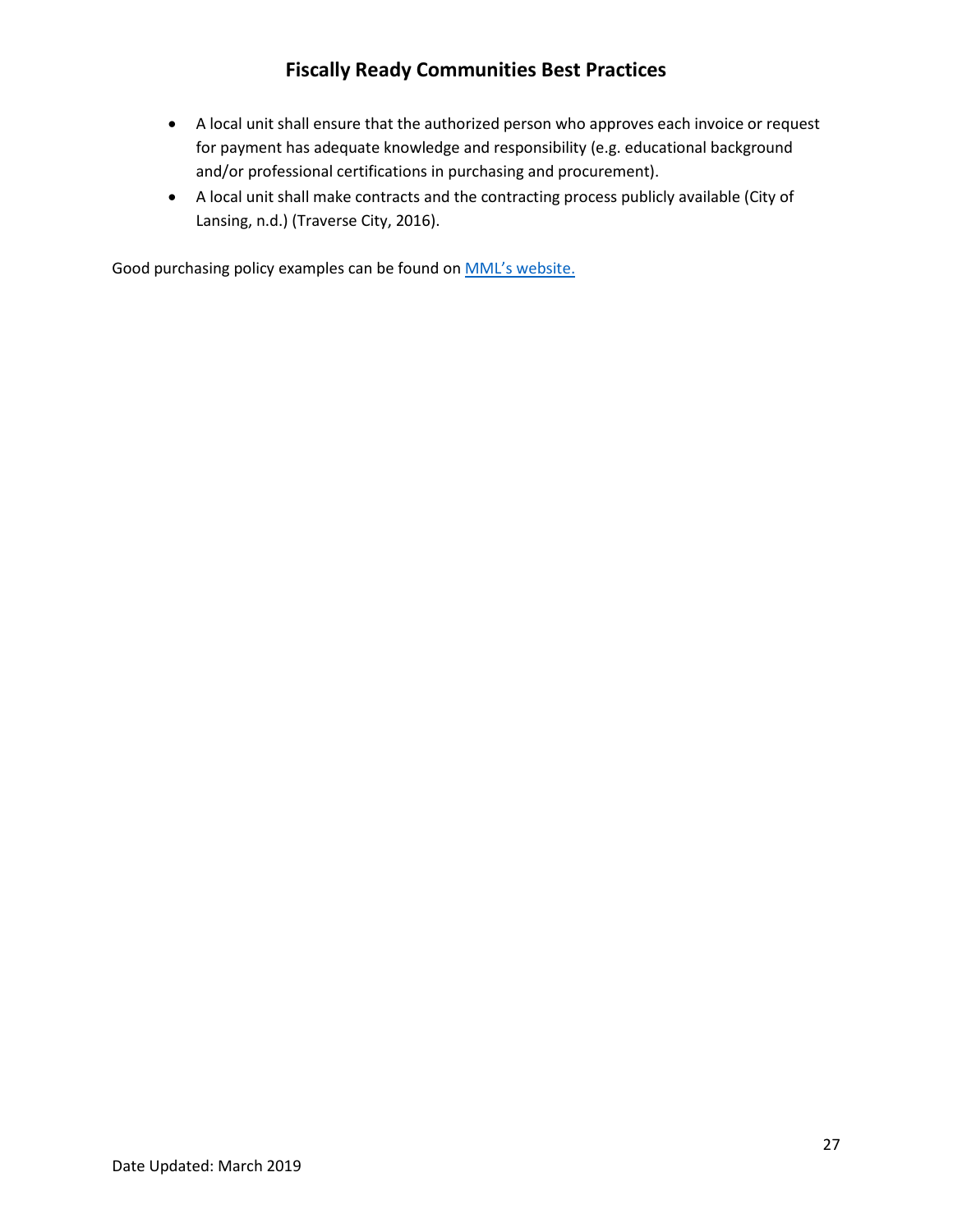# Purchasing Policy Review Table

<span id="page-27-0"></span>Please use the table below to consider whether your purchasing policy needs an overhaul or refresh. This document has been built so you can track where you are in the process.

| <b>Number</b> | <b>Purchasing Policy</b>                          | <b>Yes</b> | No | <b>Explanation</b> |
|---------------|---------------------------------------------------|------------|----|--------------------|
| 1             | A policy regarding the preference for             |            |    |                    |
|               | purchasing goods and services from businesses     |            |    |                    |
|               | within their jurisdiction.                        |            |    |                    |
| 2             | Different procurement policies based on the       |            |    |                    |
|               | total cost of the project.                        |            |    |                    |
| 3             | A detailed plan of action if two or more bids are |            |    |                    |
|               | equivalent, including who makes the decision      |            |    |                    |
|               | and how.                                          |            |    |                    |
| 4             | A conflict of interest policy.                    |            |    |                    |
| 5             | An equal access and non-discrimination            |            |    |                    |
|               | purchasing policy.                                |            |    |                    |
| 6             | A detailed travel and expense reimbursement       |            |    |                    |
|               | policy that includes mileage, meals, and          |            |    |                    |
|               | lodging.                                          |            |    |                    |
| 7             | Tax exemption from local, state, and federal      |            |    |                    |
|               | excise tax.                                       |            |    |                    |
| 8             | Formal procurement policy.                        |            |    |                    |
| 9             | Policy for requests for proposals (RFPs).         |            |    |                    |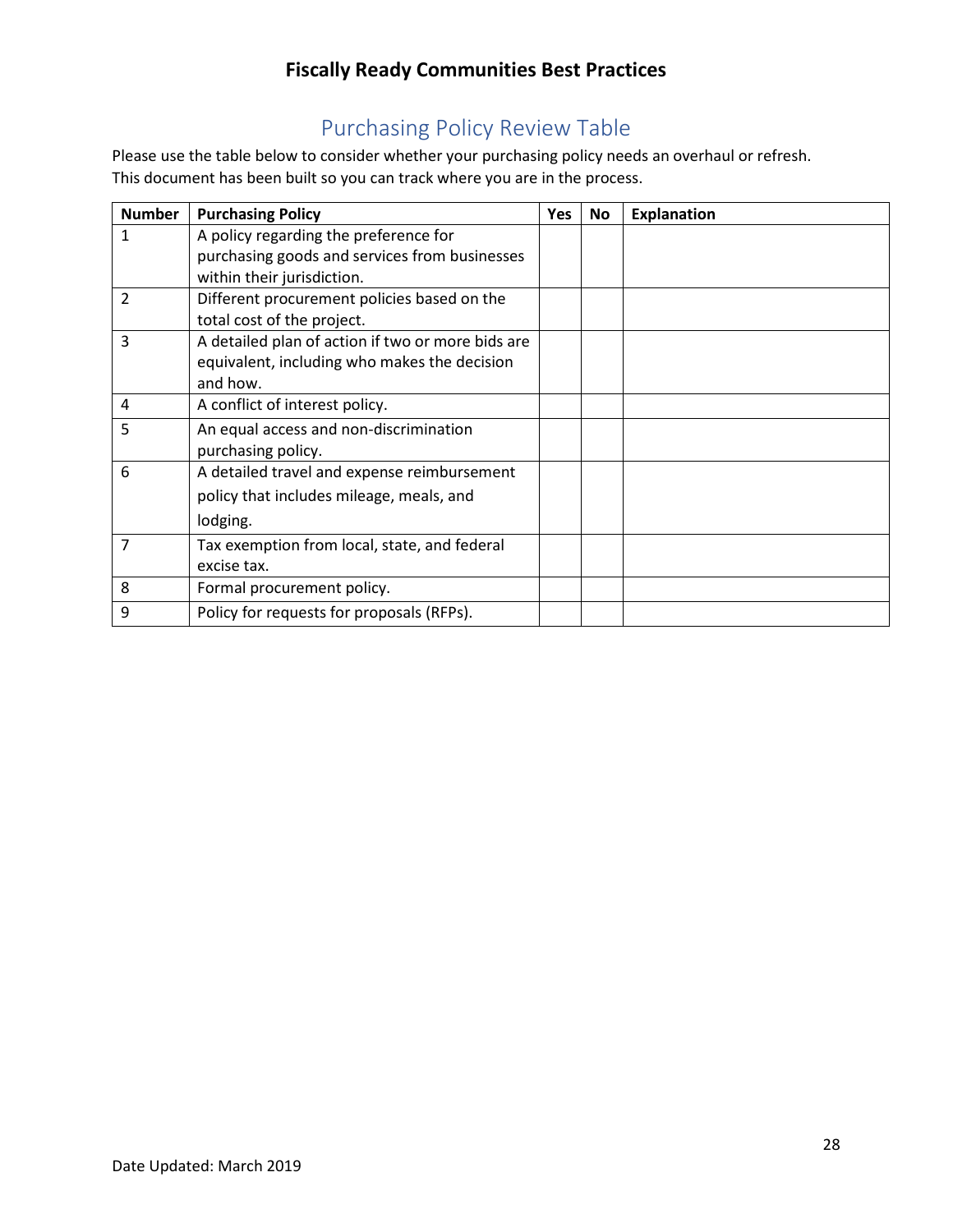# Receipting Policy Guide

<span id="page-28-1"></span><span id="page-28-0"></span>Fiscally Ready Communities supplements the local government's process of establishing receipting policies. Having a detailed receipting policy ensures that a local unit can accurately account for all existing cash and follow the money trail.

#### Fiscally Ready Communities

The local unit should have the following policies set in place:

- There must be a record of each individual cash transaction.
- Receipt books issued to other departments must be accounted for numerically.
- The use of generic or "dime store" receipts is strictly prohibited.
- The method of payment must be indicated on the receipt (cash, check, or credit card).
- The receipt should include the following 10 requirements:
	- 1. The date of the transaction.
	- 2. The dollar amount received.
	- 3. The type of payment (cash, check, credit cards, etc.).
	- 4. The purpose (garbage, labels, taxes, parcel number, etc.).
	- 5. The payer.
	- 6. The department receiving the cash.
	- 7. The person accepting the cash.
	- 8. The receipt number if applicable.
	- 9. Invoice number if applicable.
	- 10. The account number the cash is being deposited into.
- The receipt must allow for accurate revenue account classification in conformity with the Uniform Chart of Accounts.
- Checks must be restrictively endorsed (stamped for deposit only) at the point and time of collection.
- Bank signature cards should be kept current and the authorized signers limited (Department of Treasury, 2007).
- When cash is collected, the following policies shall be used:
	- o Formal evidence must be created for each collection (such as sequentially numbered cash receipt ticket, cash register receipt, etc.) and provided to payors where applicable.
	- o The system must include controls to ensure that every receipt is to be included in the cash receipts journal. This includes the 10 receipt requirements noted above.
		- As general guidance, the cash receipts journal is maintained by the treasurer.
		- **Each receipt is posted to the receipt journal in numerical order to the proper** bank account, fund, and revenue account.
		- In a manual system, monthly totals by fund are posted from this journal to the general ledger revenue control account, which is the responsibility of the clerk.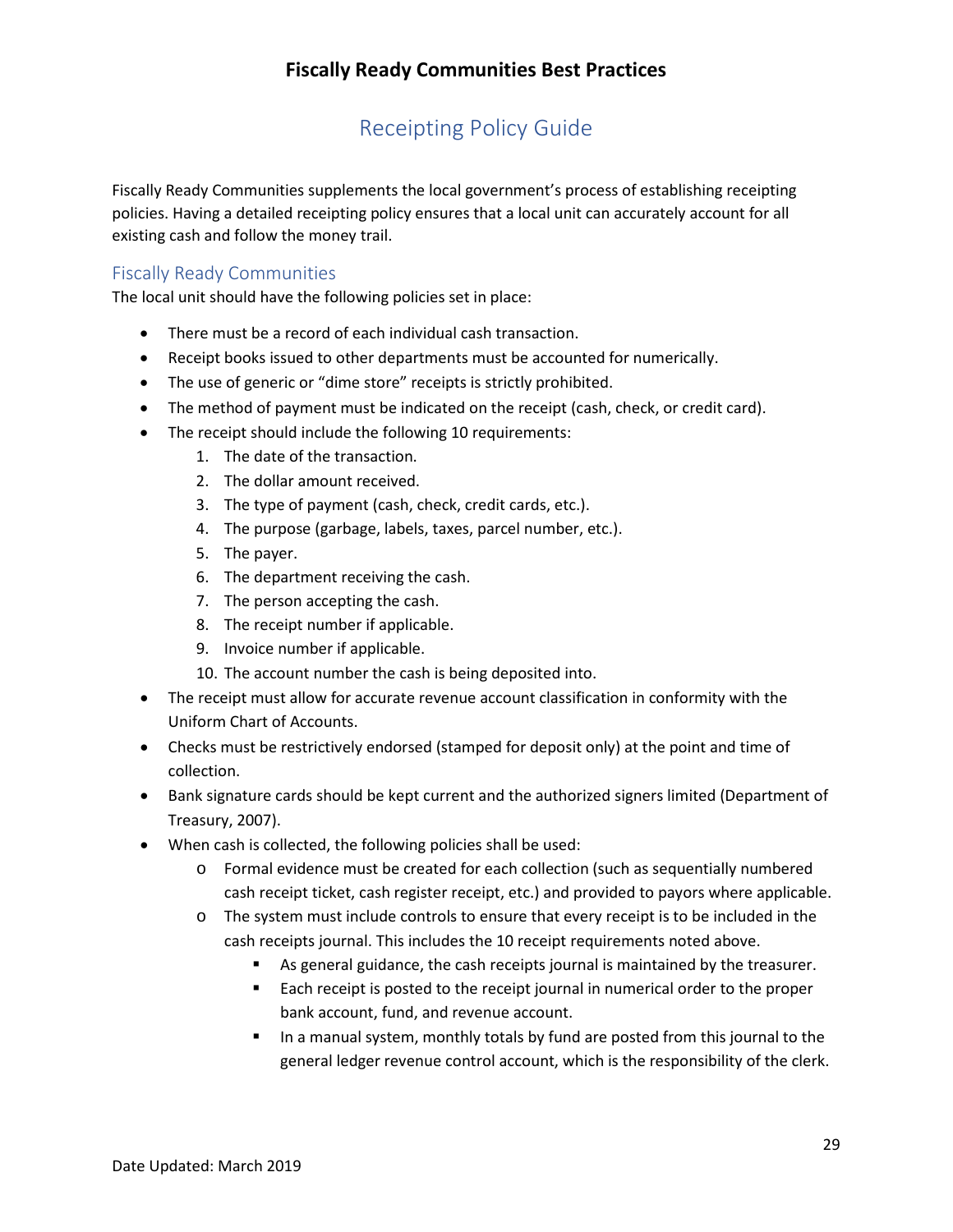- o Each bank deposit (evidenced by a bank deposit slip or other documentation) must be in agreement with the cash receipts and the deposit slip (or other bank deposit support). Total currency collected must be in agreement between these two sources.
- o Deposits are required to be deposited in a reasonable timeframe (daily) (Department of Treasury, 2007).
	- In instances where the amount of cash on hand is minimal, deposits may be made less frequently (weekly).
	- **Undeposited funds should be secured in a locked place such as a safe or vault.**
- o Money to be deposited should be counted and reconciled to the summary of cash collections to be sent to the accountant or bookkeeper.
	- If there is a difference, a "cash overage/shortage" account should be used.
	- Never make up the difference from cash in the change drawer.
- o The change drawer should never be used to cash personal checks.
- o The treasurer must provide the accountant or bookkeeper a record of all money received and the purpose of the amounts received (such as the budgeted revenue account or the receivable account).
	- This may be done in summary form (example: department transmittal advices) or by individual receipt.
- o The treasurer is responsible for all cash receipts, unless the authority has been delegated to another official in a home rule city or village.
	- If any employees other than the treasurer (or delegated official) of the local unit receive cash, they must do so with the approval of the treasurer and in accordance with all cash handling policies.
- All financial institutions used as depositories, must be approved by the governing body (Department of Treasury, 2007).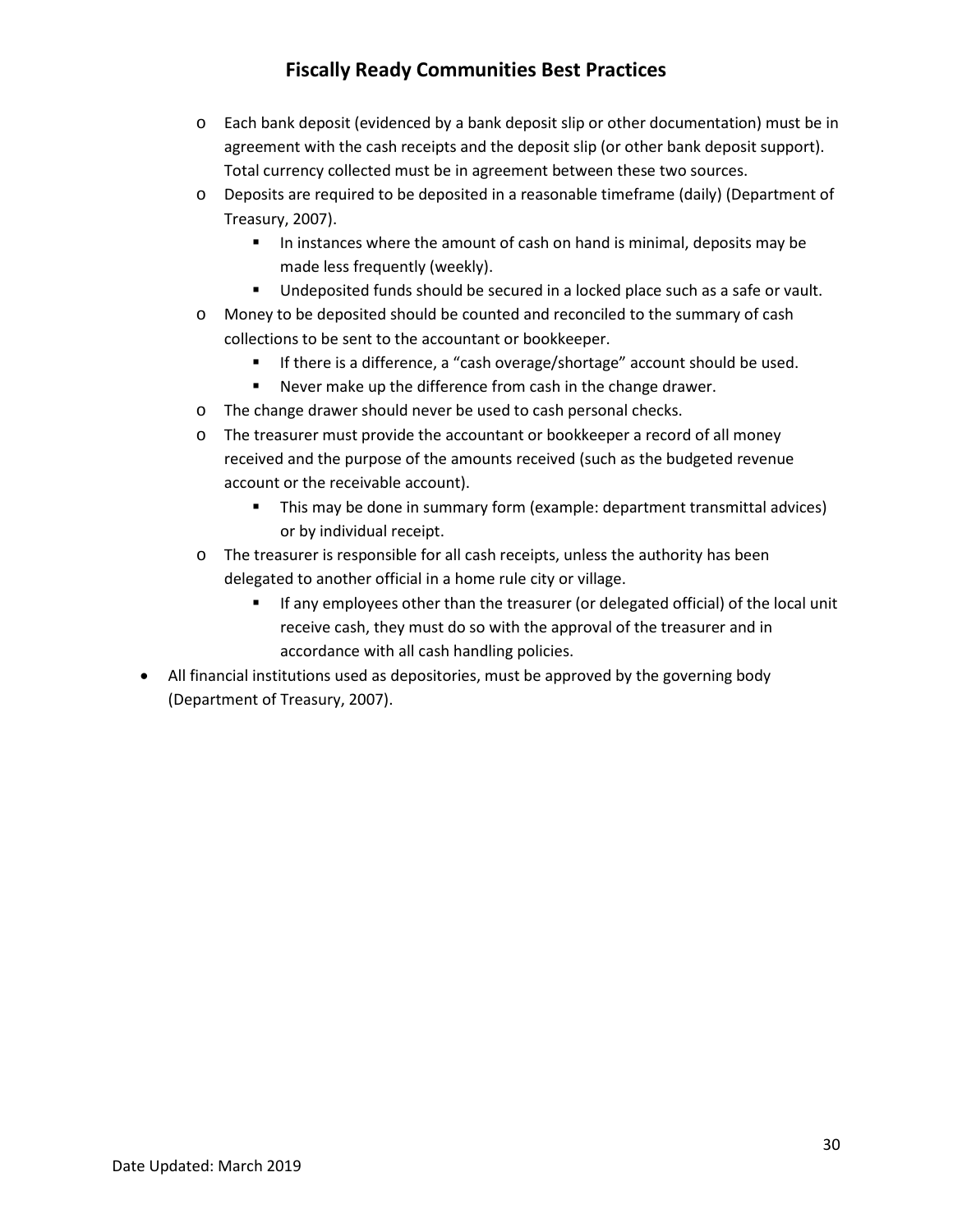# Receipting Policy Guide Review Table

<span id="page-30-0"></span>Please use the table below to consider whether your receipting guide policy needs an overhaul or refresh. This document has been built so you can track where you are in the process.

| <b>Number</b> | <b>Receipting Policy</b>                           | Yes | <b>No</b> | <b>Explanation</b> |
|---------------|----------------------------------------------------|-----|-----------|--------------------|
| $\mathbf{1}$  | A policy requiring a record of each individual     |     |           |                    |
|               | cash transaction.                                  |     |           |                    |
| 2             | A policy requiring numeric receipt books issued    |     |           |                    |
|               | to other departments.                              |     |           |                    |
| 3             | A policy prohibiting the use of generic or "dime   |     |           |                    |
|               | store" receipts.                                   |     |           |                    |
| 4             | Receipts should include the date of the            |     |           |                    |
|               | transaction; the dollar amount received; the       |     |           |                    |
|               | type of payment (cash, check, credit cards,        |     |           |                    |
|               | etc.); the purpose (garbage, labels, taxes, parcel |     |           |                    |
|               | number, etc.); the payer; the department           |     |           |                    |
|               | receiving the cash; the person accepting the       |     |           |                    |
|               | cash; the receipt number if applicable; invoice    |     |           |                    |
|               | number if applicable; and the account number       |     |           |                    |
|               | the cash is being deposited into.                  |     |           |                    |
| 5             | The receipt must allow for immediate revenue       |     |           |                    |
|               | account classification in conformity with the      |     |           |                    |
|               | Uniform Chart of Accounts.                         |     |           |                    |
| 6             | Checks must be restrictively endorsed              |     |           |                    |
|               | (stamped for deposit only) at the time of          |     |           |                    |
|               | collection.                                        |     |           |                    |
| 7             | Formal evidence must be created for each           |     |           |                    |
|               | collection and provided to payors where            |     |           |                    |
|               | applicable.                                        |     |           |                    |
| 8             | The system must include controls to ensure         |     |           |                    |
|               | that every receipt is to be included in the cash   |     |           |                    |
|               | receipts journal.                                  |     |           |                    |
| 9             | The cash receipt is maintained by the              |     |           |                    |
|               | appropriate individual.                            |     |           |                    |
| 10            | A policy ensuring deposits are deposited in a      |     |           |                    |
|               | reasonable timeframe.                              |     |           |                    |
| 11            | Deposited money should be counted and              |     |           |                    |
|               | reconciled to the summary of cash collections      |     |           |                    |
|               | to be sent to the accountant or bookkeeper.        |     |           |                    |
| 12            | A policy to ensure the change drawer should        |     |           |                    |
|               | never be used to cash personal check.              |     |           |                    |
| 13            | Have policies that ensure the treasurer has the    |     |           |                    |
|               | appropriate responsibilities for handling cash     |     |           |                    |
|               | and financial records.                             |     |           |                    |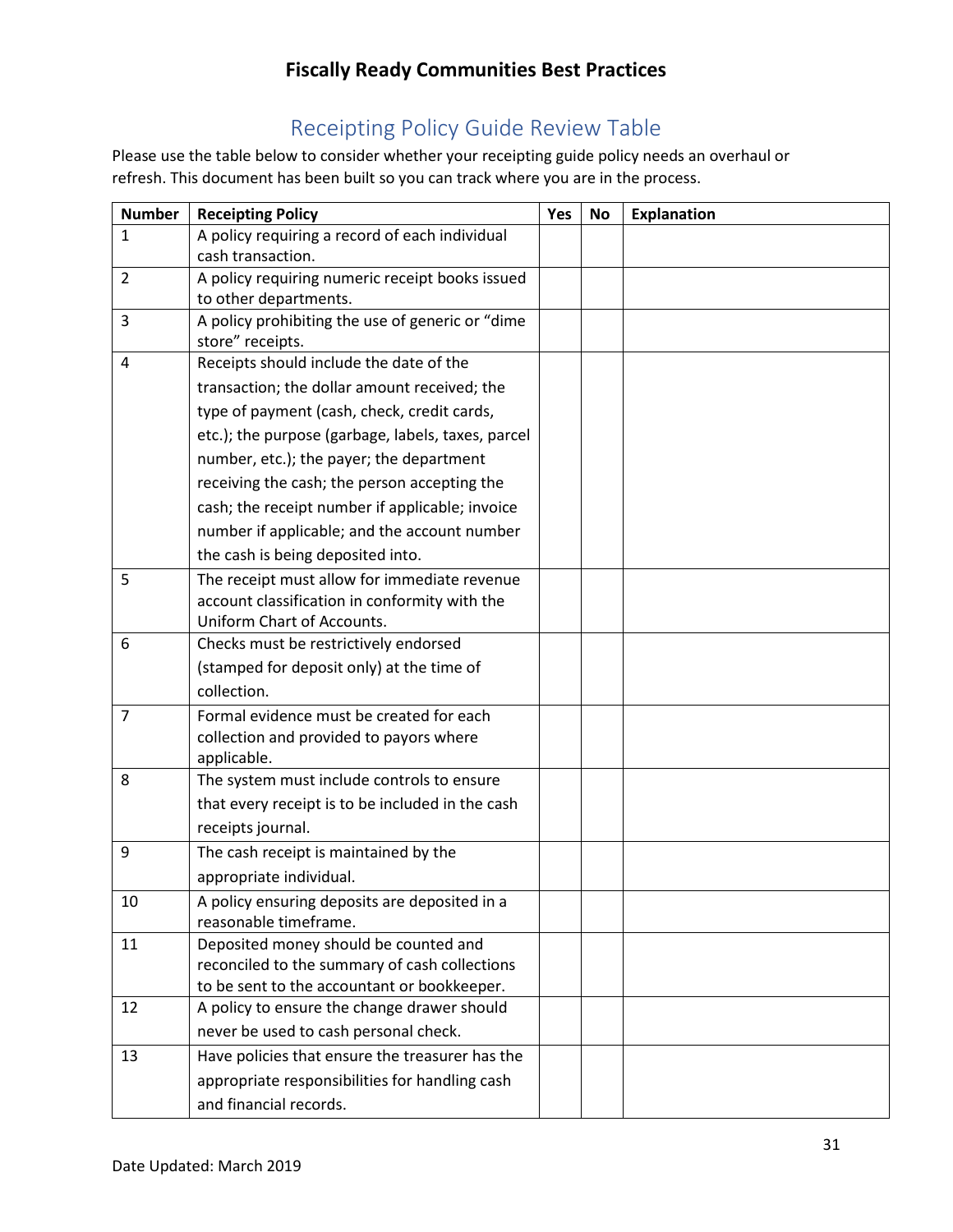### <span id="page-31-0"></span>References

- Bay City. (n.d.). *Local Purchasing Preference Policy*. Retrieved from Bay City: https://www.baycitymi.org/DocumentCenter/View/743/Local-Purchasing-Preference-Policy?bidId=
- Bay County. (2016, November 1). *Purchasing Policies*. Retrieved from https://www.baycountymi.gov/Docs/Purchasing/PurchasingPolicyFinal2016.pdf
- Boyne City Government. (n.d.). *Polices*. Retrieved from Boyne City, Michigan Where Life meets Lake: http://www.cityofboynecity.com/policies-60/
- City of Charlevoix. (n.d.). *Bids & Request for Proposals*. Retrieved from The City of Charlevoix: http://www.cityofcharlevoix.org/information-services/bids-request-proposals.html
- City of Lansing. (n.d.). *How We Buy*. Retrieved from Lansing Michigan's Capital City: https://www.lansingmi.gov/788/How-We-Buy
- Department of Treasury. (2007, July). ACCOUNTING PROCEDURES MANUAL FOR LOCAL UNITS OF GOVERNMENT IN MICHIGAN. Michigan.
- Department of Treasury. (2007, July). ACCOUNTING PROCEDURES MANUAL FOR LOCAL UNITS OF GOVERNMENT IN MICHIGAN. MICHIGAN.
- Department of Treasury. (2007, July). ACCOUNTING PROCEDURES MANUAL FOR LOCAL UNITS OF GOVERNMENT IN MICHIGAN. Michigan.
- Department of Treasury. (2007, July). *ACCOUNTING PROCEDURES MANUAL FOR LOCAL UNITS OF GOVERNMENT IN MICHIGAN .* Retrieved from Michigan Department of Treasury: https://www.michigan.gov/documents/treasury/AccountingProceduresManual\_202967\_7.pdf
- Goverment Finance Officers Association. (2012, October). *Revenue Control Policy*. Retrieved from GFOA: http://www.gfoa.org/revenue-control-policy
- Government Finance Officers Association . (2015). *GFOA Detailed Criteria Location Guide Distinguished Budget Presentation Awards Program .* Retrieved from GFOA: http://www.gfoa.org/sites/default/files/BudgetDetailedCriteriaLocationGuideFY2015.pdf
- Government Finance Officers Association. (2008, October). *Internal Control and Management Involvement*. Retrieved from GFOA: http://gfoa.org/internal-control-and-managementinvolvement
- Government Finance Officers Association. (2010, March 5). *GFOA ADVISORY*. Retrieved from GFOA: http://www.gfoa.org/sites/default/files/GFOA\_usedebtderivativesBP.pdf
- Government Finance Officers Association. (2012, October). *Debt Management Policy*. Retrieved from GFOA: http://www.gfoa.org/debt-management-policy
- Government Finance Officers Association. (2013, June). *Best Practices Related to Debt Management and Debt Issuance*. Retrieved from GFOA: http://kern.org/finance/wp-